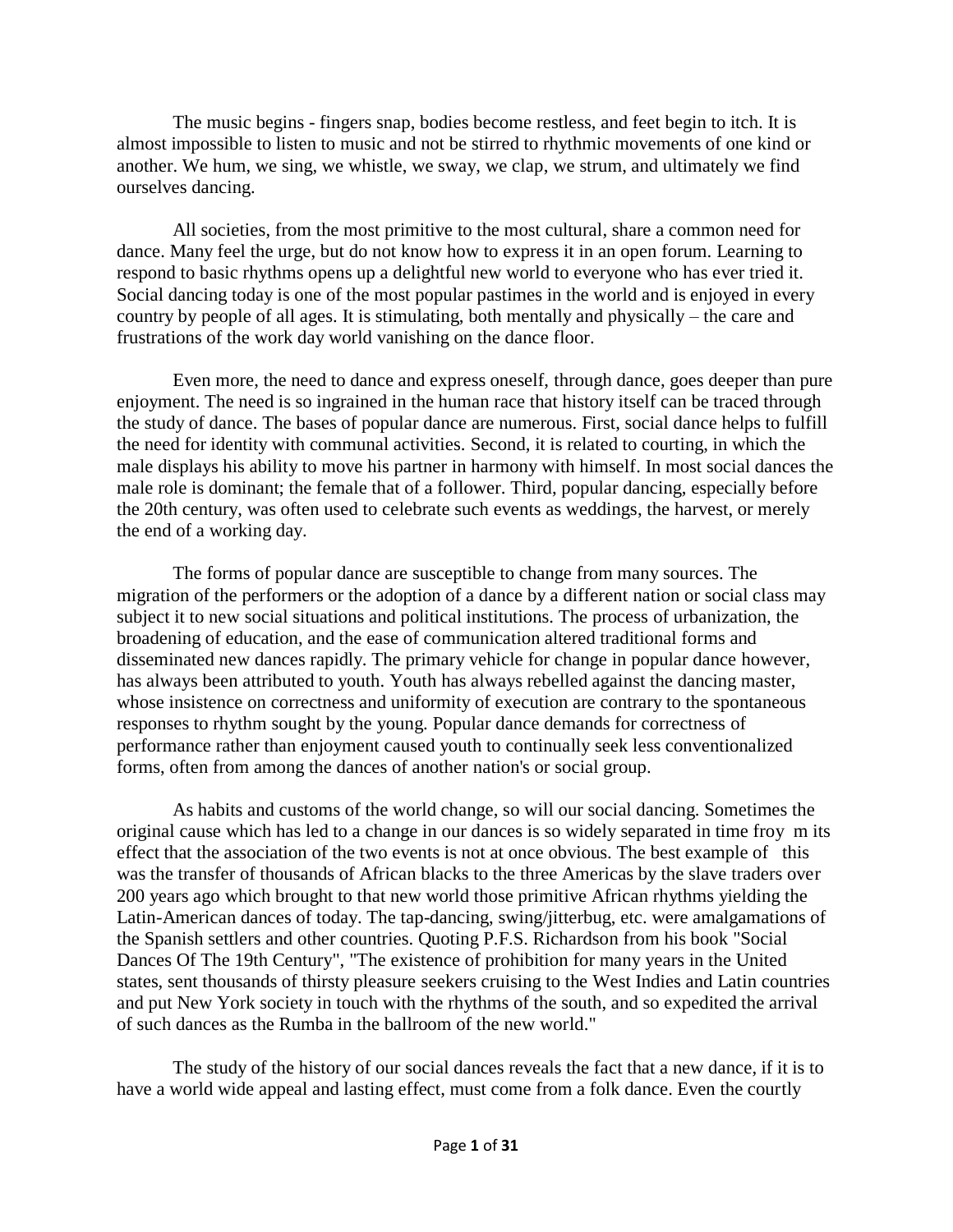Minuet traces its origin to a folk dance, and the all-conquering Waltz to a turning dance of German peasants. It is the coming of a new rhythm that is important. The original steps are not of great importance and those nearly always change as the dance is developed for the ballrooms and nightclubs. If a dance does not develop and undergo change, it stagnates and dies.

In the country of its birth, the successful new dance was a social climber that started with the common people and gradually ascended the social scale until it was accepted by the aristocracy or upper classes. In the other countries which adopted the dance, the reverse process took place. Upper classes introduced the dance to their ballrooms and clubs. The saying "History repeats itself" is true as regards social dancing. A famous poet once wrote, "The best prophet of the future is the past". The beginning of the new century saw the world turning to the U.S. for the source of inspirations for new dances and new rhythms.

## THE INFLUENCE OF WALTZ & POLKA IN THE COMING YEARS

It is necessary to understand that prior to 1880 what was being danced would have a direct influence on what was danced in America from then on. In old Germany, the word Waltzen means to wander or to stroll, to turn, or to glide. In its original form, the Waltz was created by the south German peasants in 1650 and prior to this time only folk dances, contra dances, and quadrilles were done. The German turning dance in which couples danced face to face holding hands was considered immoral, disgraceful, and indecent, but this dance with the 'closed' hold has exerted a powerful influence on most social forms of dancing ever since and is considered the true 'mother' dance of our present dances. When it appeared in the ballrooms in Europe for the first time the gentleman put his hand upon the woman's waist. At the outset, the so called closed 'hold' in the Waltz was of sufficient nature to allow 'daylight' between the couples, and it was not until nearly a 100 years later that dancers became so daring as to allow their bodies actually to come into closer contact with each other as they rotated giddily around the floor.

With the development of the Waltz in Vienna by Mozart, Beethoven, and the Strauss's, the Viennese people refined the dance on their polished floors where the dancers wore light footwear instead of the heavy shoes of the peasants and made it into a gliding dance.

The growing acceptance of the Waltz throughout Europe was very gradual for over a 100 years, but by 1790 it was so popular in Berlin to the point of dance mania - by 1797 there were 684 public dance halls in the city of Paris alone, but in England, however, it was not allowed to be danced publicly until the year of 1812.

By the year of 1844 conditions were perfect for the growth of new ideas and the beginnings of socialistic idealism. On the dance floor one saw marked contrasts in the world of fashion, and in Paris the masses, who now favored the public dance halls, whizzed and twirled about the floor in outbursts of vital energy which masked the vulgar atmosphere of the dance halls of this period. The Polka came just at the right time to harness this energy and to direct it into a less uncontrolled direction. A Bohemian girl supposedly created this as a folk dance, taken from the Waltz, out of sympathy for their Polish neighbors whose revolution in 1831 produced great empathy in Bohemia. "Pulka", meaning half-step, was danced for the first time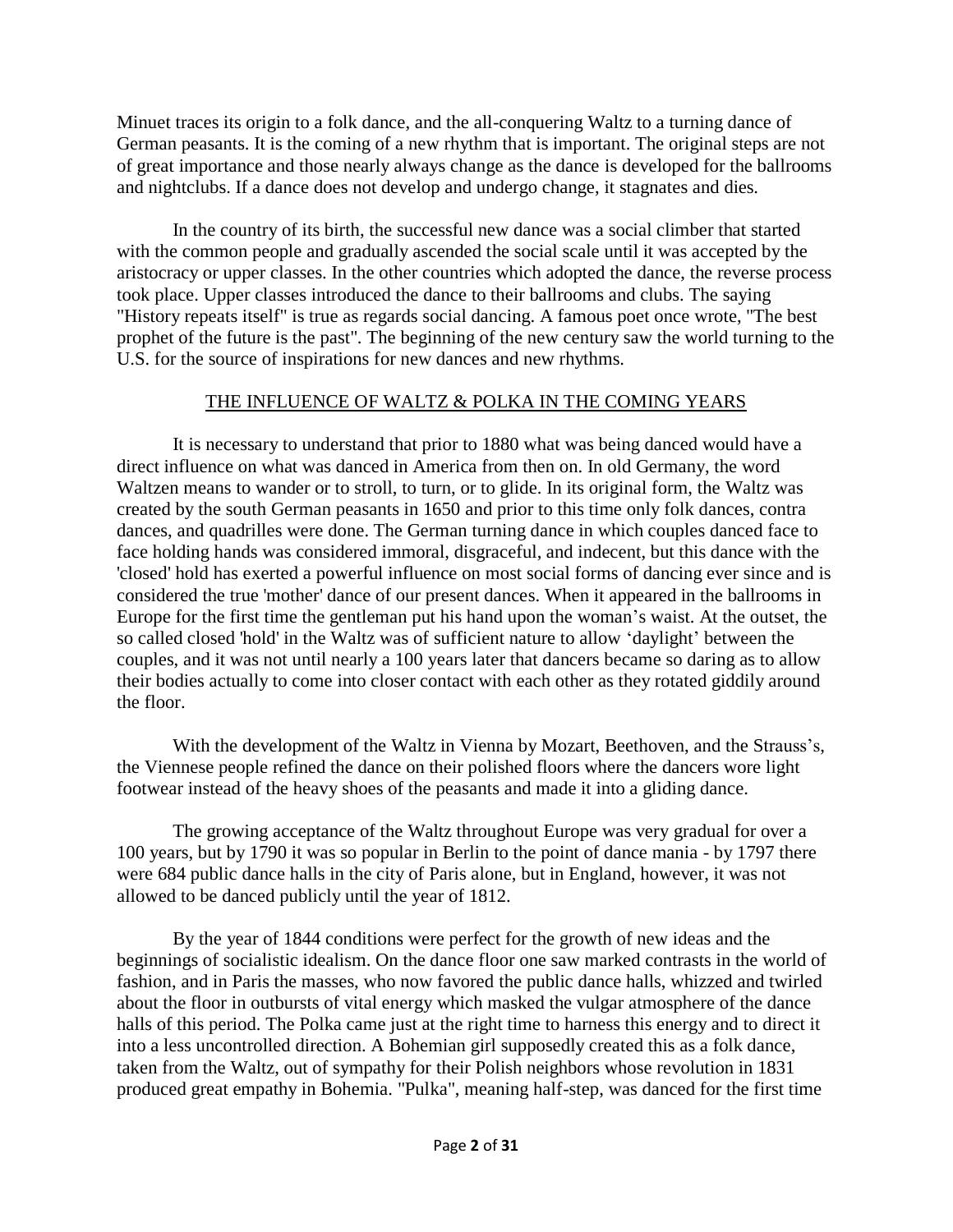in European society in 1844 and today we dance the Polka mostly during occasions of fun. It is one of the main steps danced in all of the Country & Western dances. The music has lived on and has exerted great influence with many composers.

## THE SCHOTTISCHE OR MILITARY SCHOTTISCHE - 1880

The Schottische was created in the U.S. by the Colonists from a round dance with music similar to that of the Polka but played at a slower tempo. A version of the American Schottische was popular in Europe in 1850 but it is not known exactly where it was created. It was first danced in America to a turn called "Dancing in the Barn" and was generally known as the Barn Dance. It consisted of two parts, each of two bars. In the first, the couple, side by side, advanced along the line of dance. In the second, they did a complete Waltz turn. It is done in Country  $\&$ Western nightclubs of today and sometimes done with a progressive movement, including a change of partners.

## THE CAKEWALK - 1880 (AN INKLING OF RAGTIME SOON TO APPEAR)

The Cakewalk was originated by the blacks in Florida and influenced by the war dances of the Seminole Indians. These consisted of wild jumping and gyrating, alternating with slow processions in which the dancers walked solemnly in couples. Style and walking came to be practiced by the black slaves as an art and there classes for the sole purpose of teaching it, and the simple feat of promenading in dignified manner developed into the Cakewalk. Prizes were given to the best performers, first ice cream and chocolates and later huge decorated cakes. At the end, the winner would cut the cake and share it with the other dancers. The custom developed the expression, "That takes the cake."

When Florida became a fashionable winter resort, the black men began to dress in high collars, the women in fluffy white gowns with bouquets of flowers. From Florida, the dance spread to Georgia, the Carolinas and Virginia until it reached New York where the blacks organized clubs and gave champion belts to the best men walkers and diamond rings to the women.

The Cakewalk gave the first inkling of the growth of ragtime music. A tune written by G. Mills, called "Cakewalk at a Georgia Town Camp Meeting" was based on the rhythms of the American black's dance and was the first time syncopation competed with the disciplined tempo to which dances had been arranged before. The dance became popular in all the states by 1896- 1897 and was the breakthrough for the popularity of ragtime.

## THE TWO - STEP - 1890-1900 (THE GAY NINETIES ERA & JOHN PHILLIP SOUSA)

This was the era when Paris was the social and dance center of the world from which many of the new dances were first seen. Extremely stilted manners, stemming from the Victorian era formalized the social life. Waltzes were danced to top sheet music strains of "The Band Played On" and 'The B1ue Danube." John Phillip Sousa first came out with the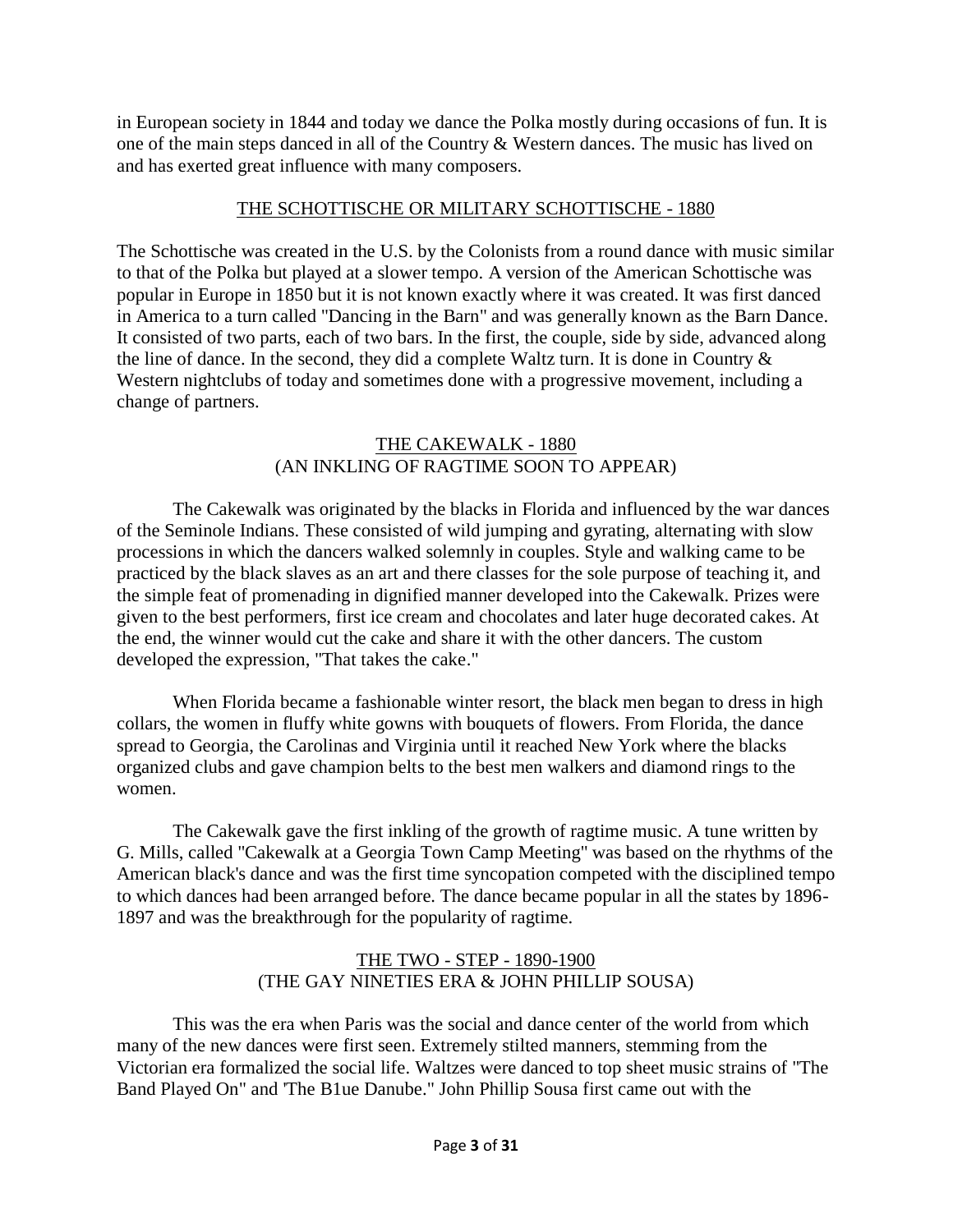"Washington Post March" and the music caught on. It was lively and different with a new kind of beat, and the fickle public cast aside the old quadrilles and glides and reels in favor of a new style of dancing.

The two-step was a very simple dance - a double quick march with a skip in each step, then as rapidly as a couple could go forward, backward, and turning. The two-step remained the vogue for a long time because of the 90 odd marches Sousa wrote for it in rapid succession. Pleasure bent America gathered at places of amusement to dance and sing and be entertained. In it all was the spirit of a growing, thriving, energetic nation.

# THE ONE-STEP - 1897 (THE BEGINNING & CAUSE OF RAGTIME)

Tom Turpin's "Harlem Rag" was the first rag music written. As the Sousa marches gradually began to pall, ragtime suddenly captured a willing audience with its syncopated beat. Ragtime was brought before the public through folk melodies sung by black and white performers. With the addition of more instrumental music, it eventually developed into a seductive form of music with a melodic cadence.

The Ragtime music in the U.S. was innovating – startling -unexpected. It did not come from the Colonials, it came from the blacks. A people who have had a more creative and more permanent influence on music and dancing than any one group within our historic era.

During the 17th and 18th centuries, over 8,000,000 blacks drawn from a wide variety of territories and representing many kinds and degrees of cultures, were imported by slave traders. They brought with them a remarkably developed sense of rhythm and body technique unlike anything the Europeans had practiced in recorded history. The primitive African, amalgamating with those of the Spanish settlers and other countries, yielded nearly all of our dances of the past 100 years.

In the middle of the 19th century there occurred a tremendous immigration by the Irish. The Irish Tinkers traveled everywhere in the south and performed their jigs, reels, and clog dances everywhere. The foot rhythms delighted the black slaves and they learned them quickly. Changing the Irish down beat to the syncopated 'off' beat rhythms and added African emphasis. The free loose swing of body and arm and the spontaneous facial expressions was a real transformation as the Irish dance permits almost no arm or body movement, hand and torso are held rigid. Under the blacks, the decorous hornpipe and Irish clog became the exuberant 'Buck & Wing', the Tap dance, and Jazz.

The black's use of the naked foot, body rhythms, endurance and ecstasy were akin to the dancing of the American Indians but the intent was totally different. The Indian was kept apart from the white settlement and was hostile, except for brief interludes, and they were either feared or despised but certainly never copied. The Indian danced for magic control and for marshaling the power for escape and forgetfulness and since he had no entertainment, except for his own devising, the black danced for fun.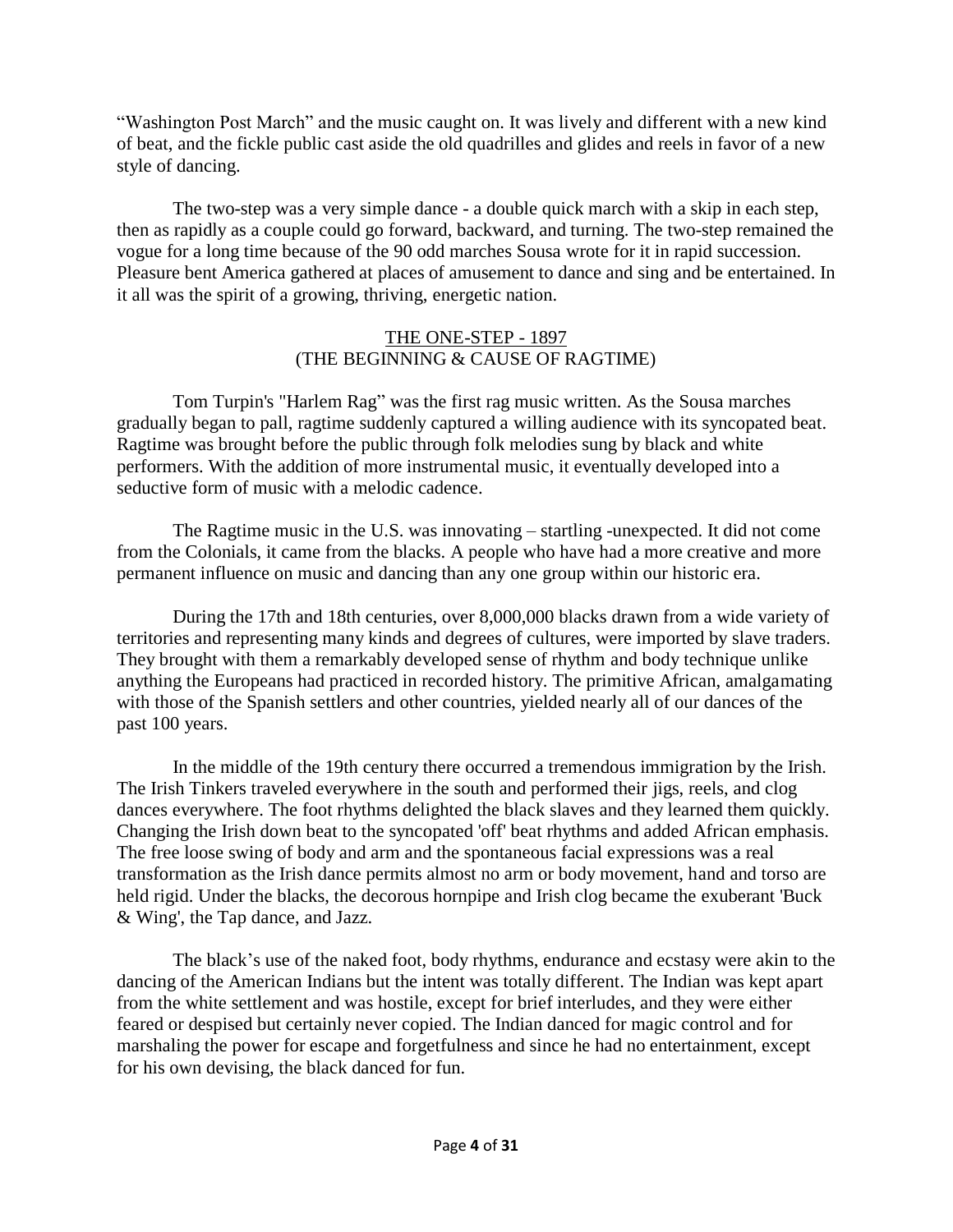The slaves lived on the premises and sang or danced on the house steps, in the yards, at work in the wash houses, the bake houses, weaving rooms, and the forge. The white child, (whose nurses and playmates were black), was influenced more deeply than anyone ever realized, they picked up the rhythms and joined in. Anew kind of lilt took over the song and dance. Syncopation, prior to this time was used only on occasion by the most sophisticated western musicians, now became the style of a whole people. Americans began to clap and stomp 'off' beat.

Most of the plantation owners allowed the blacks to dance in the evenings and on Sundays. A few owners encouraged the dancing and granted permission to go to dances on neighboring plantations as they viewed dancing as healthful activity that promoted good tempers. A variety of dances, for different kinds of occasions characterized the black repertoire. Animal imitation dances included the Buzzard Lope, Turkey Trot, Snake Hip, Pigeon Wing, and there existed, also, a genre that has been labeled 'water dances' including such named dances as "Set the floor" Buck Dance, and Juba. All of these involved a test of skill while balancing a glass of water on the head while dancing. Juba and Buck dancing appeared as well without the water balances.

Soon the pioneer ragtime musicians formed their own dance bands and orchestras. Dancers began stepping the cake walk and the one-step. Ragtime became further enriched by new melodies and rhythms. In his blues composition, William C. Handy combined the rhythms of the tango encouraging still livelier forms of social dancing. Scott Joplin's "Maple Leaf Rag" is considered a masterpiece and was perfect for the one-step dances.

These new dances were, for the most part, frenetic and sometimes crude. All were made up of the same elements and were very simple in design. Partners walked in a sort of rocking, swooping manner in a 'go-as-you-please' style.

#### HESITATION WALTZ - 1903 (A VARIATION OF THE BOSTON)

This dance was first introduced in Boston. The speed of the Waltz was very slow, and the conception of the Boston is an example of the smooth flow and natural walking movements of this form. At the turn of the first decade of the 20th century, the world was ready for the American invasion which was to burst upon the ballrooms of the entire world during the remaining years before World War I.

Important to this movement was the growing attitude towards interpretation of the music. The best dancers were feeling the music and expressing themselves rather than merely performing to a 'set' time and tempo in which the melody played a small part. The crowded floors at many of the smart dance clubs where 'rag' was the popular music of the day did a great deal to kill the Boston, it needed more space as it was essentially a traveling dance.

### 1911 - 1914 THE TURKEY TROT, BUNNY HUG, TANGO, MAXIXE, CASTLE WALK (THE ERA OF VERNON & IRENE CASTLE)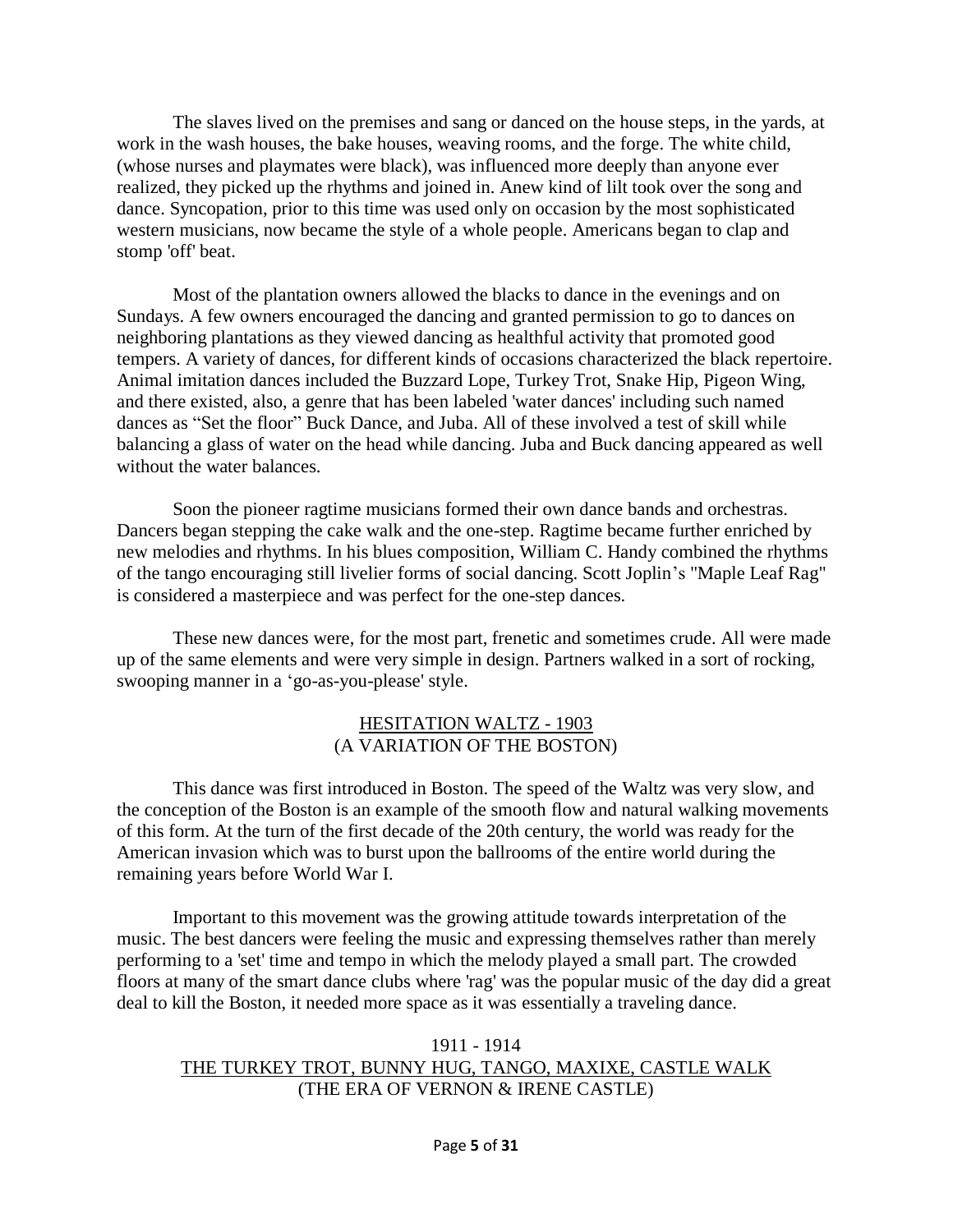Following their separate lives into the first 10 years of the 20th century, the new dance music and the new style of dancing came all together at the end of the first decade, 1910. Irving Berlin's "Alexander's Ragtime Band" was the first song of the U.S. to invade the whole world and put its collective foot heavily down on the accelerator pedal of dance development.

It is rare that a single person affects a new style and creates world impact on an art form but one man did. Vernon Castle, a long legged, hawk nosed, incredibly slim Broadway comedian, eccentric and appearing in one play after another for 6 years, but was not a completely happy man. He met his future bride in August of 1910 and they were married the following year. Irene Foote Castle was a beautiful, willowy young aspiring actress, the daughter of a prominent New York physician.

The Castles started their dance career in a French Revue with a 'made up' version of the dance rage that was sweeping across America at that time, a syncopated ragtime rough and tumble dance called the "Grizzly Bear". The Castles had not seen the latest American dances and had only a vague newspaper description that Irene's mother had been sending them. Vernon, decided that if he and Irene had not seen the Grizzly Bear, the French hadn't either, so they wouldn't know whether they were doing it right or not. Reading between the lines of the newspaper stories, he evolved a close approximation of the dance to the tune of the new hit "Alexander's Ragtime Band" and the French audiences were captivated. From this first success as a dance team, they began a long run of appearances at the finest supper clubs in France.

In 1912 the Castles returned to the U.S. to enormous fame in Cafe de l'Opera on Broadway and from there to the Broadway musical, Sunshine Girl. This musical catapulted them to further fame along with the accidental creation of the now famous, Castle Walk. This dance was first done by the Castles at a private party following their successful opening of Sunshine Girl. While clowning around, bouncing around the dance floor, they tried a variation. Instead of coming down on the beat as everybody else did, they went up. The result was a step almost like a skip, peculiar looking, but exhilarating and fun to do, and so the Castle Walk was born in 1913.

By this time the Castles and their assistants, one of whom was a very young Arthur Murray, were teaching all their creations and others they had popularized at the Castle Dance Schools. By the fall of 1913, America was absolutely dance mad. The whole nation seemed to be divided into two equal forces, those who were for it and those who were against it. When ragtime swept the country, the one-step came right along with it, killing off the Waltz and the two-step, and the popular dances of the time sounded like a zoo - Turkey Trot, Grizzly Bear, Bunny Hug, Camel Walk, and Lame Duck.

Newspapers conducted a survey of leading ministers and bishops and then printed their cautious replies on the ethics of dancing. Most of them denied seeing such dances and they were about equally divided as to whether or not it was a sin. It was against the 1aw to dance too close to your partner at the time and bouncers in restaurants tapped their patrons on the shoulder when they got closer than nine inches. One inventor went so far as to try to market a pair of metal belts with a nine inch bar connecting them to teach people how to dance with the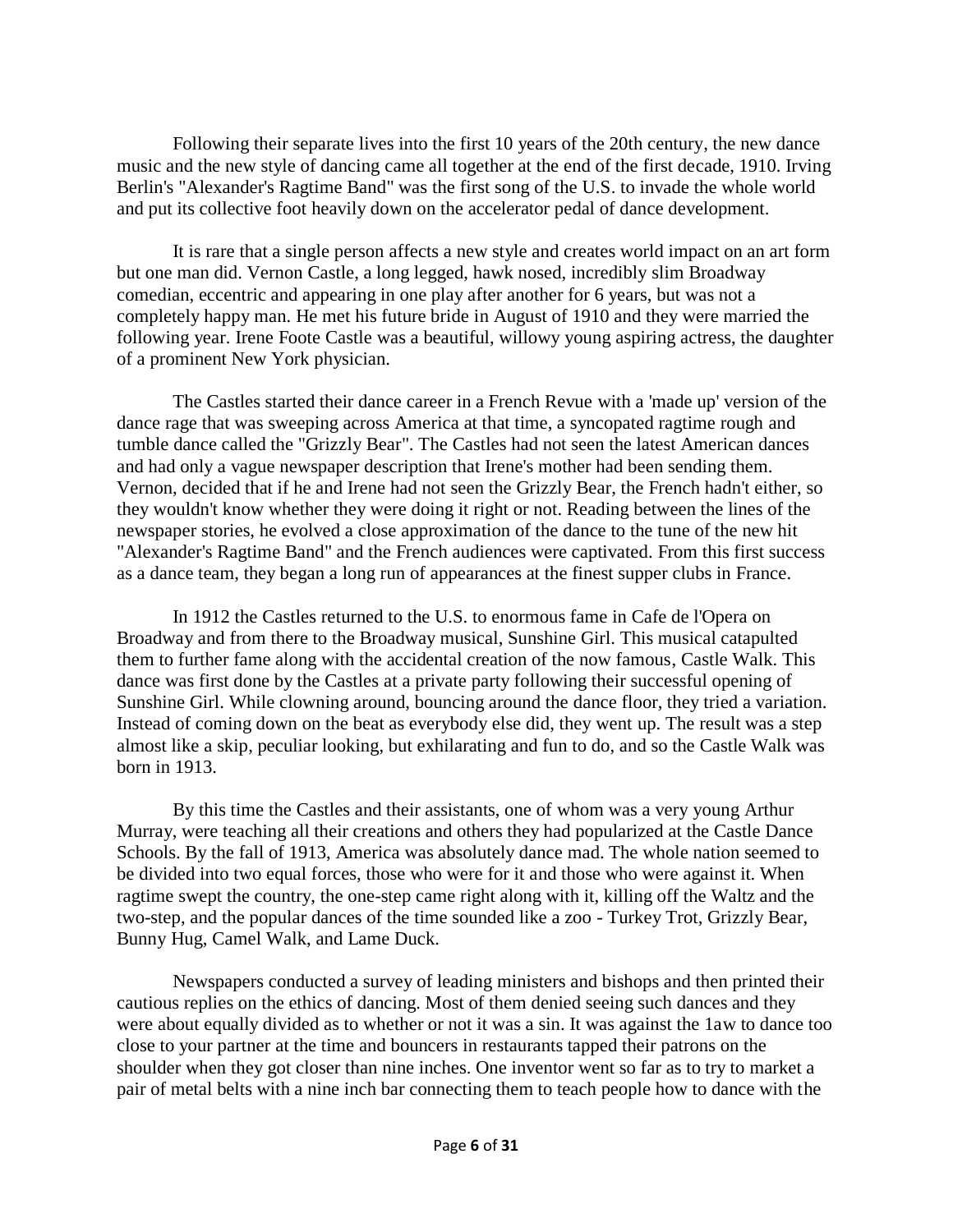right space between them. The biggest target for the crusaders was the Tango. They objected to the man bending the woman over backwards and peering into her eyes with a smoldering passionate look.

In the midst of these attacks the Castles went untouched. They were regarded as the champions; clean-cut, married, and when they danced there was nothing suggestive about it. They made dancing look like the fun it was and so gradually they became a middle ground both sides could accept. They determined the courses of dance. They understood, absorbed, and transformed everything known of dancing up to that time, and out of it made it something beautiful and new.

Vernon Castle, the better dancer of the two, captured beauty and inventiveness and Irene was his finest creation. He invented steps and she anticipated his every move, always with the humor that permeated all of their dancing. They adapted the Maxixe and the Tango, introduced the Turkey Trot, Bunny Hug, Fox Trot, and many others. The free striding Castle Walk was a march toward emancipation. No woman in a hoop or bustle could have moved this way. It was more natural, more vigorous and less artificial than any dancing done by gentle women or men in the preceding 400 years.

One of the distinguishing aspects of the Castle performances was that they danced in contemporary clothes instead of historic or fancy costumes. Contemporary, except that Irene wore no corsets. The women of America began to diet right then and there and began to copy her clothes. Her dresses were ravishing, usually by Lucille of London. She was the first to have her hair cut into the curly locks of a bob, and she created a Castle headband. She loosened skirts with voluminous chiffons and long flowing sleeves, all this because she tried to be comfortable while dancing. The new steps permitted a high degree of improvisation, within certain limits, the man did as he liked. The man led with the woman going backwards but the entire posture, spread of step, speed and zip belonged to the new century, with new standards of grace and style.

After the Castles rise to fame, the grownups rushed to dancing schools and descriptions of new steps were printed in ladies magazines and rehearsed in parlors. The phonograph had just become available and there were Dansants and dancing in restaurants all over America and Europe.

Through this new custom of dancing in restaurants, the fashionable dances quickly spread to all classes and sections of the country. Dances started in the afternoon and continued through the evening until early morning and the dancing set in New York was estimated at half a million. From 1912 through 1914 over one hundred new dances had found their way in and out of the ballrooms. Vernon and Irene Castle had brought back grace and distinction to the art of social dancing never before or since equaled.

## TURKEY TROT - 1911

Introduced by the Castles and was a form of one of the many one-step dances, very conspicuous because of its very expressive body movements which at times seemed to be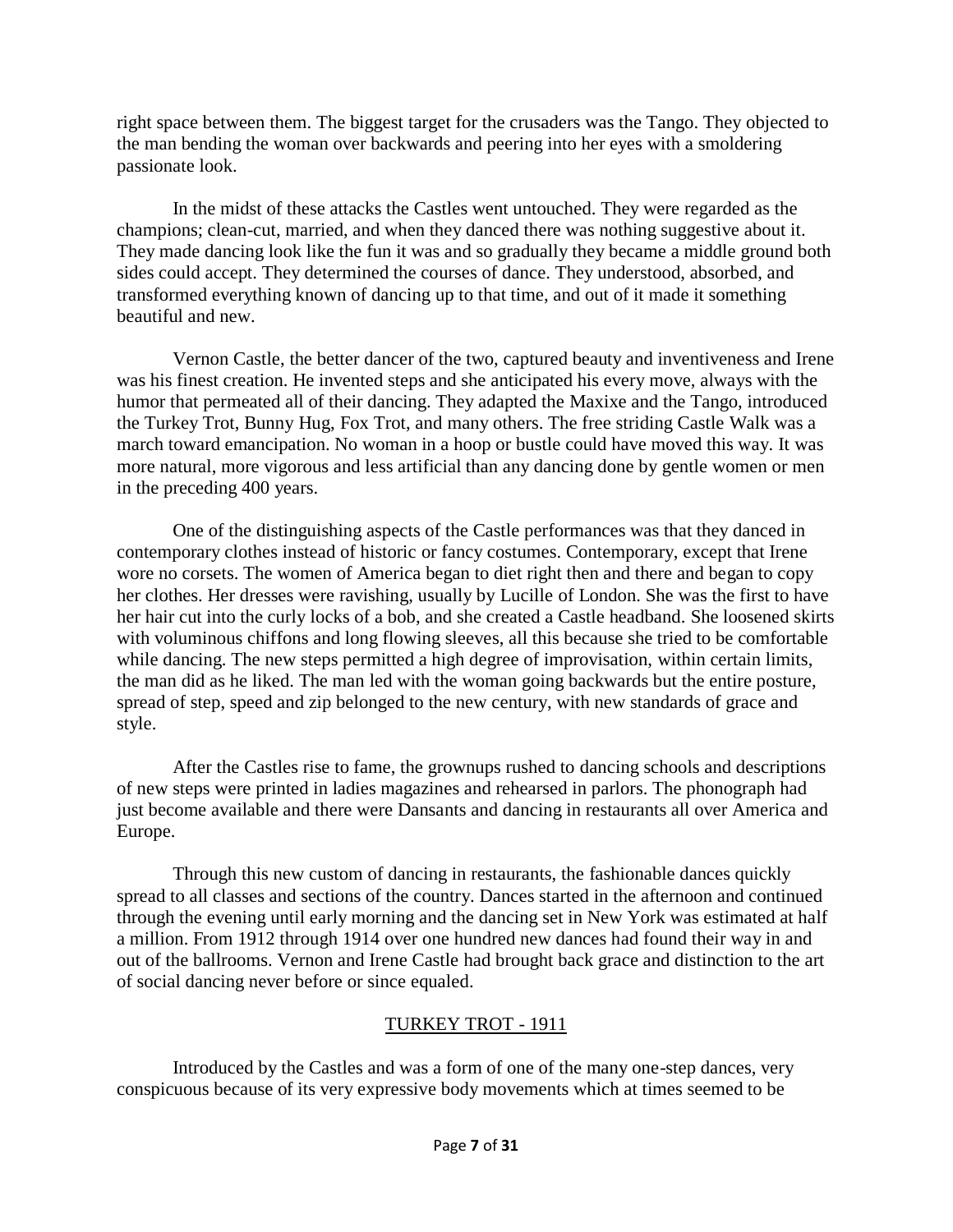almost grotesque contortions. The Turkey Trotters and its slaves (lost beyond redemption) were thundered at from the pulpit and in print. The editor of the Ladies Home Journal fired 15 young ladies for Turkey Trotting during their lunch hour.

### MAXIXE - 1911

Adapted by the Castles, it became popular all over the world. Sometimes called Maxixa or Mattchiche, is the most noted contribution from the Brazilian black folk lore. Its sharp syncopation proves that it originated amongst the African natives, and the rhythm, as in many other Brazilian dances, is given brilliance and color by various native instruments.

Shortly before World War I it was quite popular, but unlike other Latin-American dances, its vogue did not last. A similar dance called the Samba in years to come took its place. The uniqueness of this dance is the carriage of the head and the posturing of the arms.

## BUNNY HUG - 1912

The 'Bunny Hug' was another one-step dance introduced by the Castles. The contorted dance 'hold' was unique.

# CASTLE WALK - 1913

The 'Castle Walk' was invented by the Castles following their success in a Broadway show. It became their trademark.

# FOX TROT - 1913

The Fox Trot was introduced by the Castles when everybody, including the old-timers, wanted to polish the ballroom floor. They started swinging out into routines designed to leave high school kids limp. It was the fashion to introduce trots when dancing to ragtime music which were 'quick time' dances. Harry Fox, a vaudeville comedian who shared billing with the famous Dolly Sisters, introduced a trot to a ragtime song in the 1913 Ziegfe1d Follies that pushed other trots into the background. After being popularized by the Castles it became America's most popular dance and remains so to this day.

The early Fox Trot was a series of trots (short running steps), slow walking steps, with a swaggering body motion, and two-steps, plus hesitation steps forward and back.

# PEABODY - 1913

This dance was named for a New York police captain who was popular in dance circles. It was done mainly in large ballrooms or dance halls and was extremely popular in New York City at the famous Roseland ballroom. Roseland was and still is the stomping ground for New York's dance enthusiasts and was the breeding ground for many of the Harvest Moon Ball winners - a huge dance contest including all the popular dances of the day with the finals being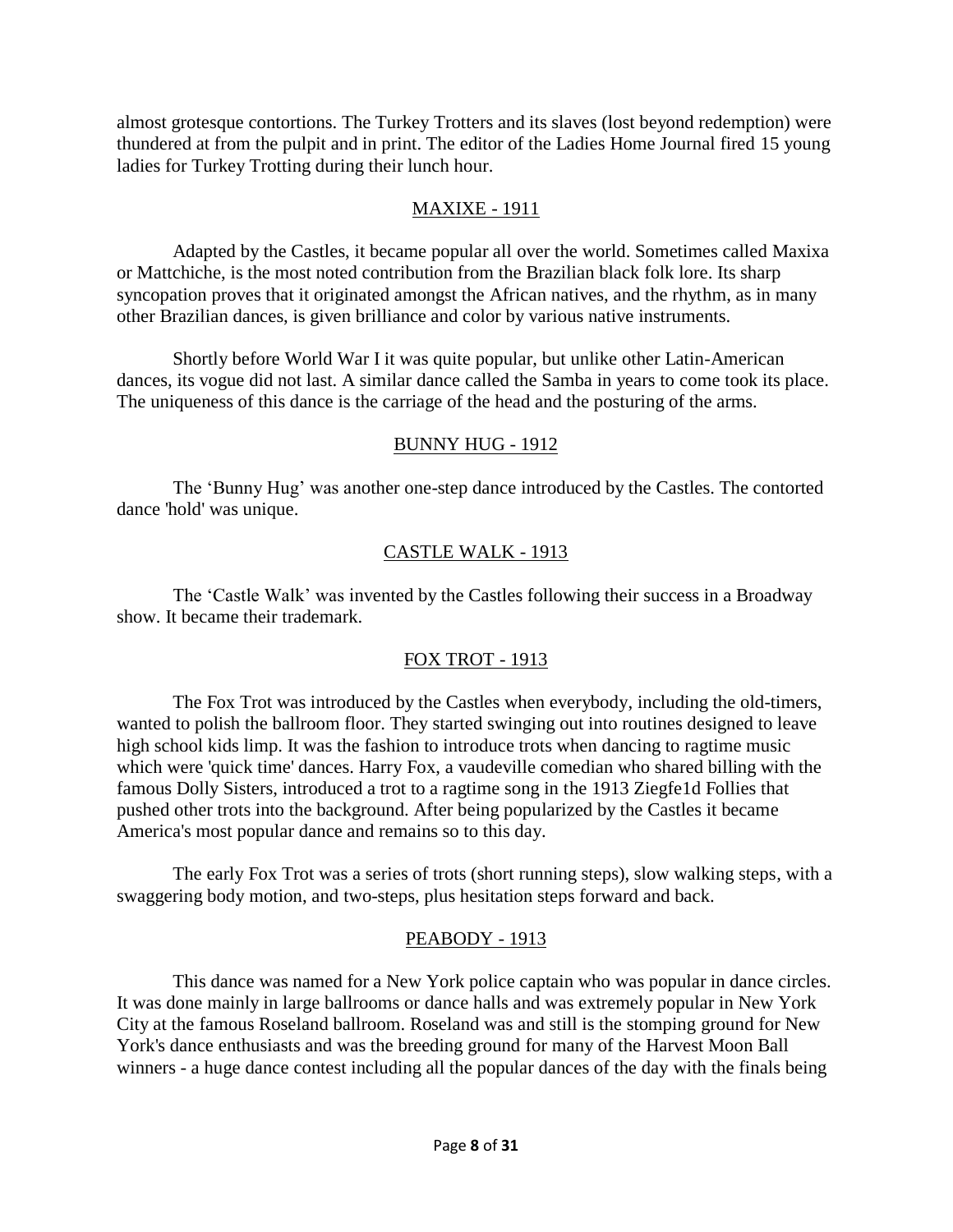held in Madison Square Garden. The contest was originated by the television star and columnist, Ed Sullivan.

The Peabody is a traveling dance employing brisk walking steps and open box step patterns with quick 'pony' steps thrown in. The music is very lively and fast with the steps taking a couple very quickly around the dance floor. It requires a large space to move around in the manner needed for the smooth flow of the patterns when executed properly.

## ARGENTINE TANGO - 1914

Adapted by the Castles after their success in Paris, and featured by them in America. The true Argentine Tango originated in the West Indies where it was danced only by the lowest classes - the name comes from the African 'Tanganya'. It found its way into Argentina, then to Paris in the early 1900's. After the Castles featured it in their performances it did not become the rage of the masses until after Rudolph Valentino danced it in the silent movie, "Four Horsemen of Apocalypse in 1921.

At the beginning, the Tango was considered undignified by the higher classes as it was an expression of a criminal sub-culture. It derived its sensuous blithe from those who dances it best; the robber, the pimp, the pickpocket, and the prostitute. Its connection with the criminal class seemed so close that for some years at the turn of the century it was legally banned and the police made frequent raids to dance halls, cafes, and brothels where it was most popular.

Despite the opposition of the authorities, the Tango continued to gain ground, and by 1914 the Tango's triumphant sensuality softened. It invaded the center of Buenos Aires and by way of the phonograph had entered all but the strictest Argentine homes. At the insistence of an alarmed hierarchy, the Vatican itself was called upon to rule on the theological status of "suave undulation put to music." Pope Pius X witnessed the private display and gravely ruled that the Tango was a "morally licit dance to which no objection could be made."

In America, the feverish Tango was denounced for its swooping sexuality by the General Federation of Women's Clubs. There were many stalwarts, who mimicked the great Valentino of the silent films, and like sex and the opera, it abides on the edge of the ridiculous and the Tango has been one of the parodies easiest victims. Hollywood owned it from the start and today, the very word Tango recalls a cartoon image of Valentino or simply someone dark and oily gotten up as a Gaucho, stalking across the screen as he did in the movie. (Actually Valentino, quoting dance experts of the time, did a very poor Tango.)

During the past 60 years the Tango has taken on new and definite characteristics, abolishing to a certain extent the Habanera like rhythm and melody played by the small Bandoneon organs that were once popular in Argentine. In its present poetic design, it is difficult to believe that the Tango was once known as a bawdy dance of the waterfront, for the sensuous movements of the dance has grown more discreet and the steps more disciplined. Today it is considered a dancer's dance and takes a skilled dancer to do it justice.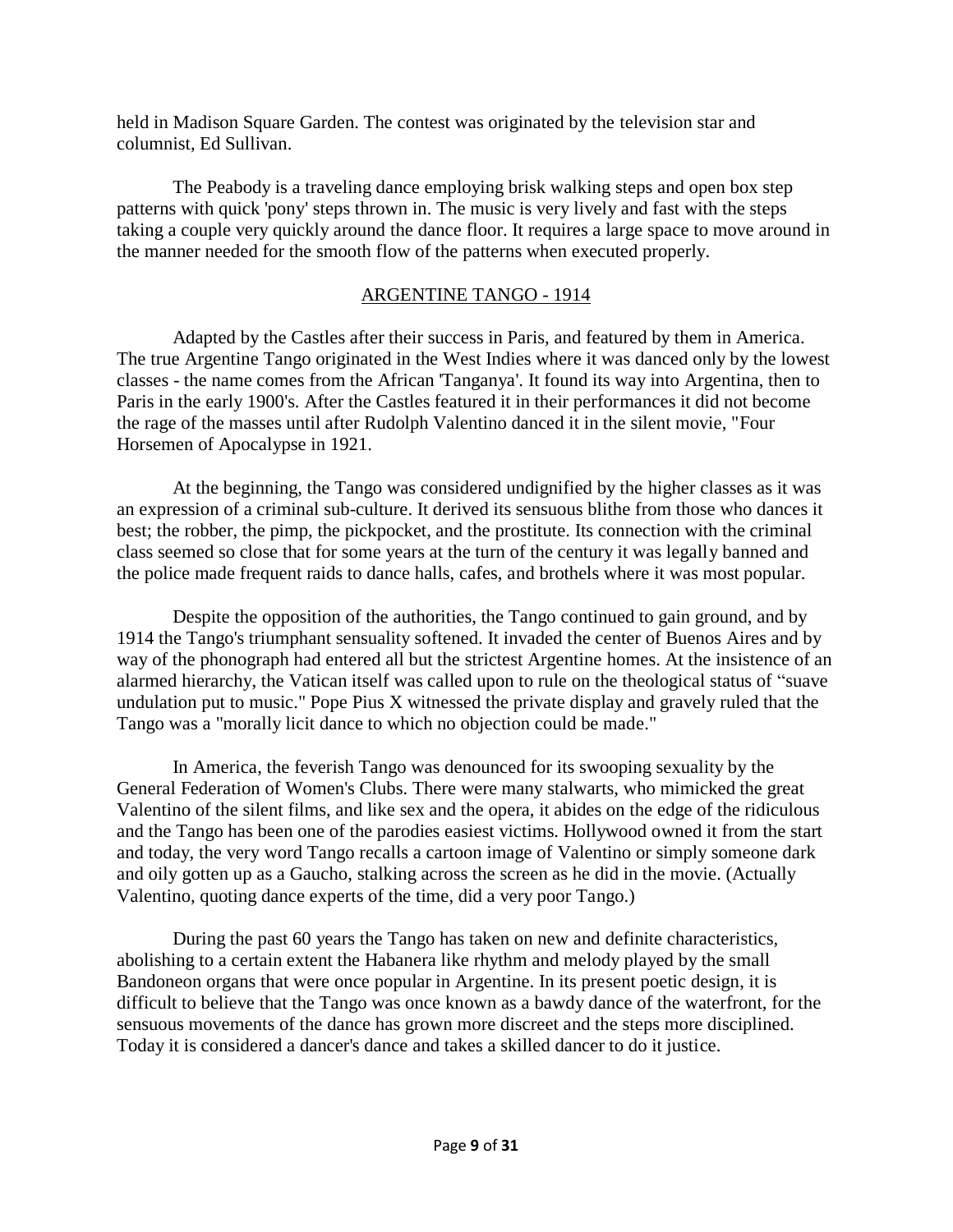#### ARTHUR MURRAY - 1912 (THE WORLD' S FOREMOST DANCE AUTHORITY BEGINS HIS CAREER)

A young man, still in his teens took a course at the Vernon Castle's school, the "Castle House", and had the good fortune to win a waltz contest and silver cup - his career was on its way. The name of this teenager was Murray Teichman from New York's east side. Murray changed his name to Arthur Murray and stayed on at Castle house as Vernon Castle's assistant. In 1914, when he was not quite 19 years old, Arthur went to Battery Park Hotel in Asheville, North Carolina to teach the latest steps to the wealthy vacationers at that resort. There he met a Baroness de Cuddleston who was a very good dancer but not really a Baroness - she had made up the name. Arthur and the Baroness became a dance team - the Baroness was eventually fired but Arthur stayed on for 3 years before transferring to the Georgian Terrace Hotel in Atlanta to run the hotel dances and enroll in Georgia Tech for a 4 year course in Business Administration.

While attending Georgia Tech and running the hotel dances, Arthur opened a dance studio in a rented run-down dance hall on the second floor over a grocery store. He started with only 8 young students, but after decorating the hall and hiring a doorman in gold braided uniform, his classes began to soar. By 1923 his classes had attracted adults as well, and celebrities visiting in Atlanta occasionally stopped by to brush up on their Charleston. By this time he had hit on an idea that was to be the foundation of his fame and fortune - selling dancing lessons by mail. It had never been done before and many insisted it couldn't be done. But payment on the mail-order dance classes became hard to collect. "One day Enrico Caruso came by for a lesson, and we talked", Arthur said. "He suggested that I should send lessons for one foot only, and then when they paid up, send the lessons for the other foot. This was a joke, of course, but thinking about lessons by the foot gave me the idea for the little footprints to define the dance steps that became an Arthur Murray trademark". His dancing-bymail classes had become so successful by this time that Arthur moved to New York. His reputation grew and from his main headquarters on 43rd street in New York City near Grand Central he began franchising schools using his Magic Step Method from the Fox Trot, to the International Arthur Murray Schools of today.

## 1914 - 1917

By the end of 1913 and most of 1914, America was at its peak of dancing enthusiasm. With the outbreak of World War I and the tragic death of Vernon Castle in 1914, two factors undoubtedly accounting for a lessening of America's dance craze, no new dances were evident until the Jazz Age.

## THE JAZZ ERA - 1917 (PREFACE TO THE ROARING TWENTIES)

With the end of World War I nearing, the Great White Way of Vaudeville became the showcase for new dances and stage door Johnnies Came into being. The public that had been willing to trot, to walk, and to dip was now willing to toddle and waddle and it was the beginning of jazz, loud cymbals and blaring trumpets heralded the shape of things to come.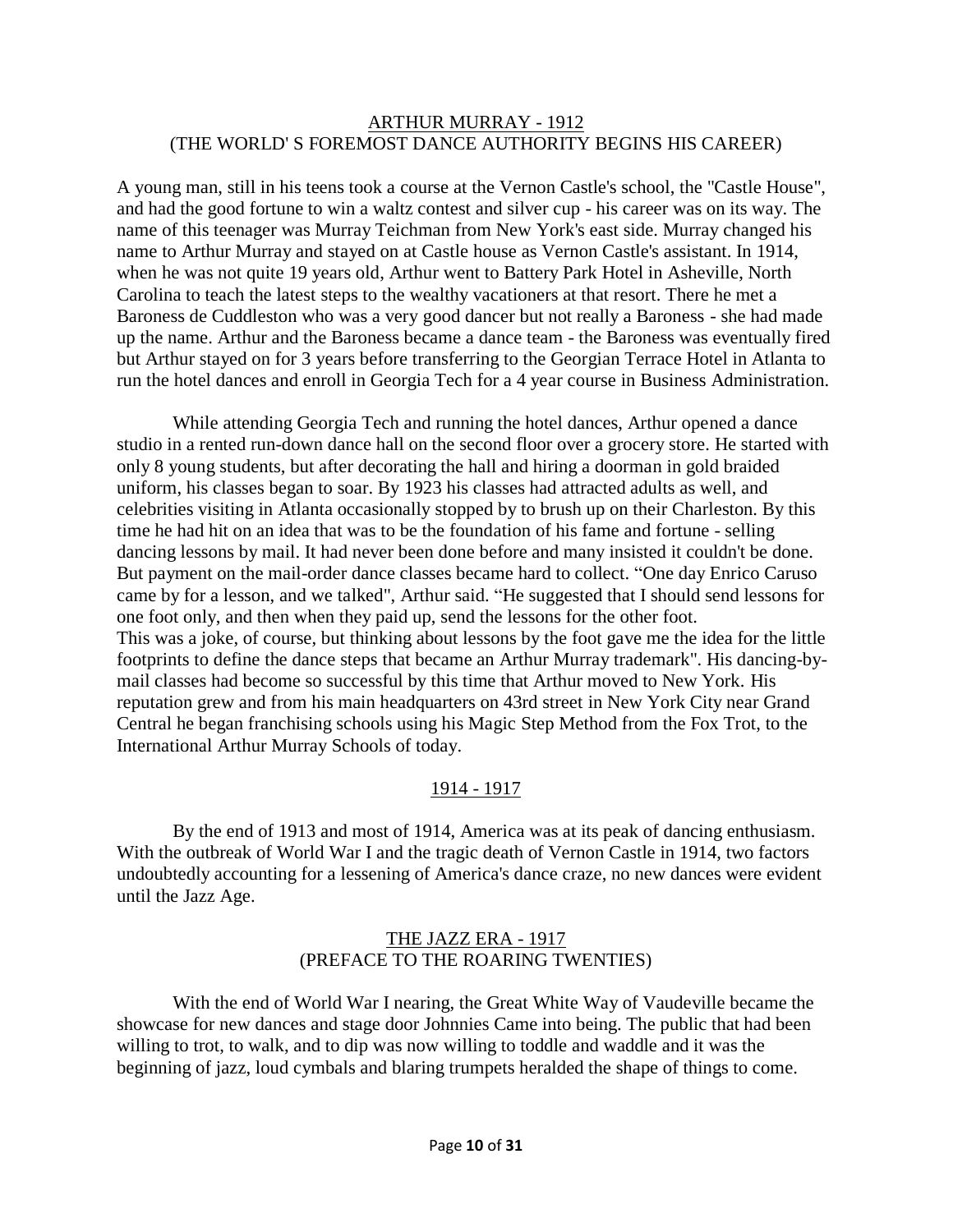In the United States, Vaudeville's finale was known as a Jazzbo consisting of a spot in which all of the performers came together. This could have been derived from the French word Jaser, meaning to gossip, as the French language became common usage among early white inhabitants of the southern states. What better way to describe the conversation, and the gossip, that went on between the various instruments in a jazz band, as a highly important element of jazz, that of extemporization. Its most usual form is the 'break' in which a certain performer fills the gap between one series of eight of sixteen bar phrases, next with music of his own spontaneous music. Jazz has nothing what so ever to do with rhythm but refers to the instruments in which music is played.

In the beginning, the original black bands employed a few wind instruments and a drum. When the style of music was embraced by a wider community, including the white races, the combination developed into a mixture or orthodox and unorthodox instruments - drums, banjo, pianoforte, violin, and often a saxophone - the other, klaxon horn, rattles, whistles, and an ever growing variety of noise making devices. It did not take long for those who had to listen to such disagreeable sounds, and for the players themselves, to sicken of it that it became more and more of a rarity, until those unorthodox instruments were used for little more than occasional shock or for humorous effects.

Real Jazz is a style of music in which a melody is played by one or more instruments, where the syncopation is not accentuated. It had its foundation in the lamentations of black slaves and because very few of the early black musicians could read music, they were known as "fake" players. Their apprenticeship was confined to small suburbs of New Orleans, some of them the most notorious red-light towns of the period. Quick to learn the popular melodies by ear, the blacks formed dance bands which interpreted those melodies in a new and exciting fashion.

Before long an increasing number of original musical compositions were added to their repertoires and the bands played engagements on the paddle boats that steamed up and down the Mississippi river. Many bands, both black and white, were formed to tour the south, bringing their type of barrel-house music to as many people as would listen to them. Often times, between engagements, they would play on street corners in some strange town, playing "rag" tunes all day to the delight of the townspeople. In these impromptu appearances, the musicians had a way of strutting and swinging their bodies. The spectators began mimicking their movements. When the playing really got "hot", the audience joined in the general tumult and shagged, sang, and yelled in primitive expressions of later-day dances.

The Dixieland Jazz Band was one of the first to be organized after Buddy Bolen's original brass band, played at the Lamb's Cafe in Chicago in 1917 and two years later in New York. Other "hot" spots sprang up across the country but the name of this new dance music is believed to have originated at this time in Chicago. Stars like Al Jolson, Eddie Cantor, and George M. Cohan were well on the road to fame and (shortly after World War I) a hoofer known as Frisco, spotted Al Jolson at the Lamb's Cafe in Chicago and decided to display his talents for the great comedian. With a large cigar in his mouth and a bowler derby on his head, he demonstrated the first jazz dance that later made him famous.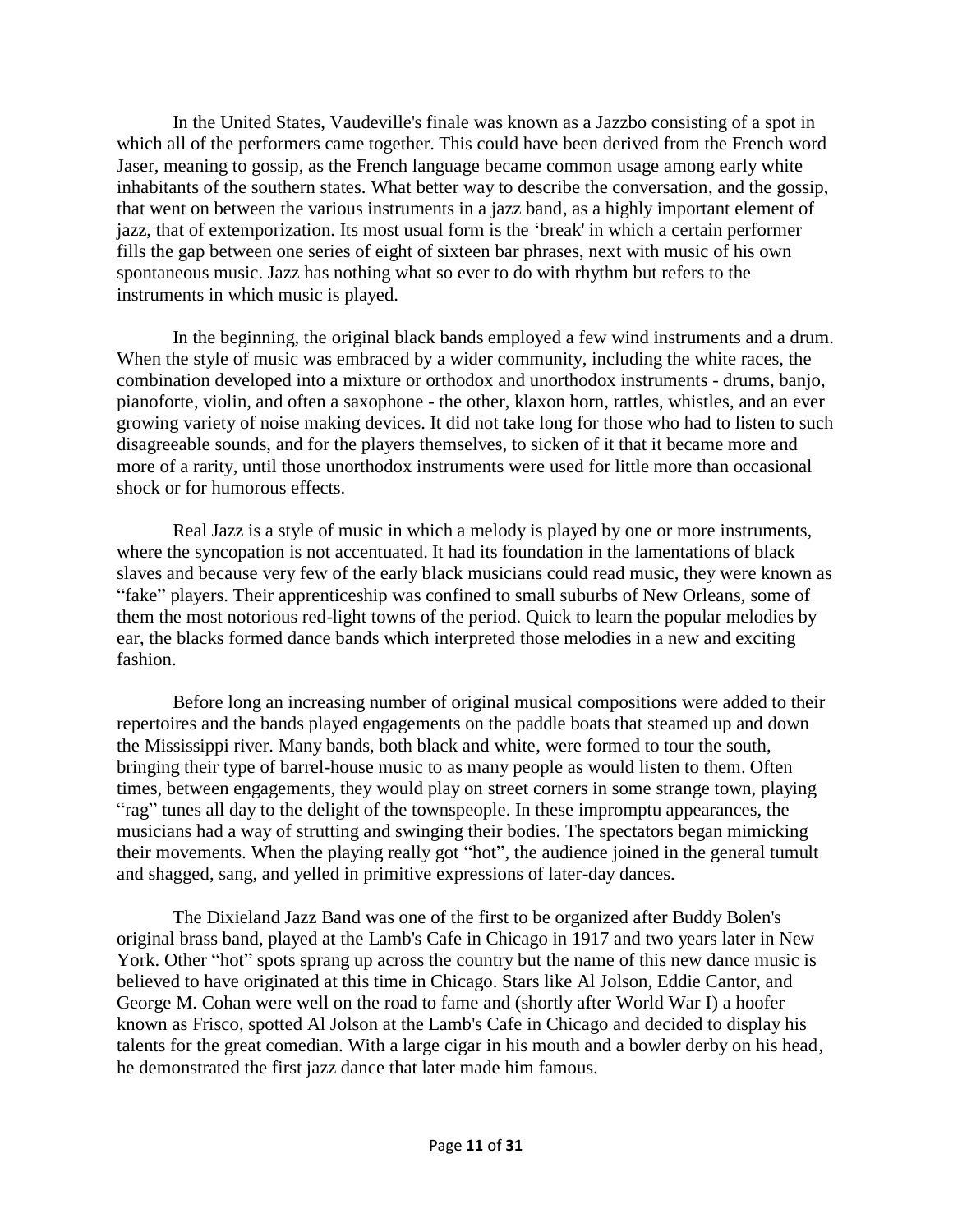Orchestration grew more and more sophisticated and gradually developed into the kind of music produced by such famous orchestras as that of Paul Whiteman. From then on the development was more one of finesse and variety rather than outstandingly new ideas. It is widely believed that Paul Whiteman's "Rhapsody in Blue" was the first to demand from his musicians adherence to what was written on the score. Leaders before him had provided orchestral parts, but jazz musicians were not content to conform to such discipline.

Even with Whiteman's development of jazz orchestration, little attempt was made for some years to merge the instruments' into a true orchestral score but rather to make them stand out in contrast from one another. With its release into the white population, the emotional impetus of such music was inevitably exaggerated and corrupted. By the time Whiteman, crowned the "King of Jazz" and others had elevated the music they had wrought cut of jazz onto the concert platform its original motive had become almost lost in obscurity. Whiteman's "Rhapsody in Blue" pays only lip service to form, exquisite though it may be, it led only to yet more rarified compositions, which instead of marrying the classical and jazz elements, simply took the classical form and imposed jazz elements in it.

### -1920- THE TWENTIES ROAR IN WITH BIRTH OF JAZZ

World War I was won but the next decade was to be a momentous one in history with the very first year giving an inkling of what would follow. In 1920 Prohibition began and the country went wild with the exuberance of easy prosperity. A hangover of postwar restlessness and tensions found escape in bootleg whiskey and bathtub gin which induced a more welcomed hangover. Women were given the right to vote for the first time and the telephone dial system was introduced. Rum running became a glamorous new profession, gangsterism became an epidemic and the birth of commercial radio began in New York City.

The younger generation "read about sex, talked about sex, thought about sex, and defied anyone to say no." We had the 'flapper' who wore short skirts, walked with a slouch, bobbed her hair, rolled her stockings, and parked her girdle in the ladies' room. The "collegiate" male sported a raccoon coat, "patent-leather" hair, garterless socks and bell-bottomed trousers. There were cigarettes, hip flasks, petting parties, and necking in the rumble seat.

The conventional ballroom dances were as unsatisfactory to the 'flaming youth' of the twenties as the minuet had been to the gilded youth of an earlier year. They craved a new style of dancing. Jazz music came to their rescue and set the pace for a whole new set of dances.

## CHARLESTON - 1923

Speakeasies boomed throughout the land, 5,000 in New York City alone, and the Ziegfeld Follies of 1923 introduced the spectacular Charleston. It was violently acrobatic and daring, difficult but zesty, humorous and full of wonderful invention. It swept the campuses and there were contests at all the Saturday night dances. Teenagers called 'flappers' abolished the waistline, wore galoshes open and flapping and joined their raccoon coated boyfriends in one of the most hey-day dancing of all time. From coast to coast they danced the Charleston with heels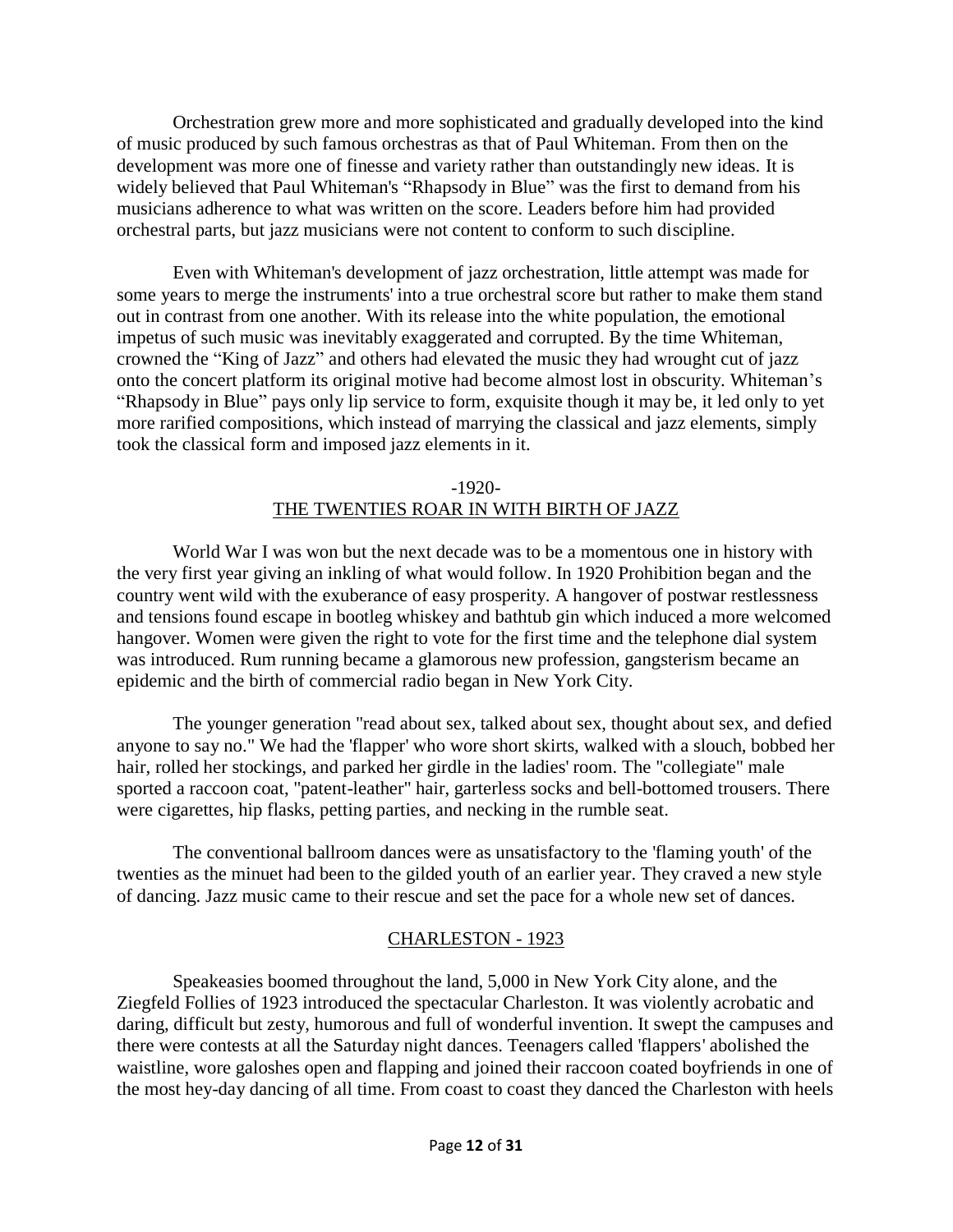kicking backward and sideward, knees bent and twinkling. It still enjoys some popularity and has been revived through the years for various Broadway musicals.

# BLACK BOTTOM - 1926

This was the year that the movies finally learned to talk and the year that the 'Matinee Idol', who had helped popularize the Tango, Rudolph Valentino, died at 31 plunging millions of the fair sex into deepest mourning. Poisoned liquor and the first transatlantic telephone became a realization and the dance craze was still at its peak. The 'flaming youth' had a new dance craze that was introduced in George White's Scandals by Ann Pennington. The Blackbottom was a torso twister which included a shuffle, a stamp, and a knee sway.

# VARSITY DRAG & LINDY HOP - 1927

The Varsity Drag was introduced by Zelma O'Neil in the musical "Good News" and dancing still remained the property of the young. Anyone over 30 simply could not stand up to it. The older generation just pushed around in a friendly hug and got drunk sitting in cars. Judge Benjamin Lindsay created a stir when he advocated "companionate marriage" as a cure for divorce and Colonel Charles A. Lindberg flew non-stop across the Atlantic.

As a result of Col. Lindberg's flight to Paris a true national American folk dance was born. One evening sometime after Lindy's trip, some young black couples began to improvise eccentric off-time steps in a corner of the famous Savoy Ballroom in Harlem. On the sidelines, a connoisseur of dancing named George 'Shorty' Snowden watched critically and then muttered, "Look at them kids hoppin' over there. I guess they're doin' the Lindy Hop".

Today, after many years of evolution, the Lindy Hop has become America's real national dance (along with the Fox Trot). In content, it encompasses hundreds of individual steps, breaks, and mutations originated by Americans, inspired by American music, and with the exception of the tap dance, it is this country's only native and original dance form. All others forms, square or round, are importations and derivations from European or Latin American folk prototypes.

Americans have always been gifted with the aptitude for improvisation and American jazz demands more exuberant responses than traditional dance steps can provide. Out of American impatience with the restrictions of conventional form, the buoyant choreography of the Lindy Hop was born.

Although it did not receive a name until 1927, elements of it were visible as soon as 1924 in the Broadway and Harlem "Mooch & Sugar" - in 1923 the Charleston revolutionized American dancing by freeing partners from the stylized position of the Fox Trot and Waltz. The Lindy picked up where the Charleston left off with the first 'swing outs', breakaways, and shine steps added to a basic off-beat two-step.

In its early days, the Lindy flourished only in the lower strata of society. Blacks were its creator and principle exponents, and Arthur Murray would have no more taught the Lindy Hop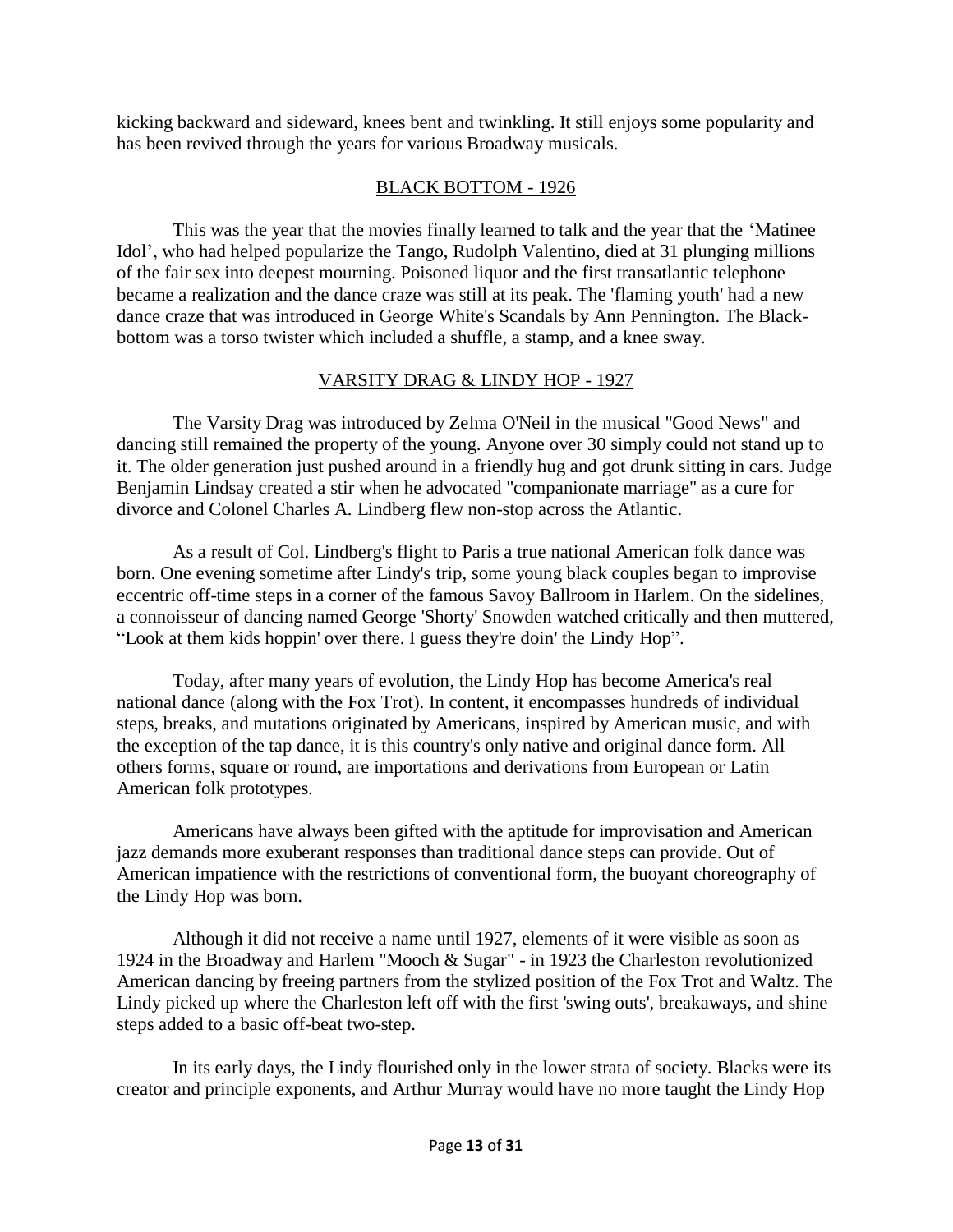than Romanoff would have given lessons in Boogie Woogie. With the renaissance of Swing music in the mid 30's, the Lindy climbed the social scale. New steps like Suzy Q, Trucking, Jig Walk were invented and absorbed and as they spread across the land invading colleges and dance schools, the Lindy Hop attained respectability as a truly national dance. The vogue for this acrobatic dance reached insane heights in the Swing years and used as much 'getting into the air' as possible, however, the violently acrobatic style used for exhibitions is not the same as the quietly rhythmic Lindy enjoyed by good dancers on the ballroom floor. The more violent versions were limited to ballrooms of which the most famous was the Savoy in Harlem where it originated. Lindy was the original name, but it is primarily the same as Jitterbug, East Coast Swing, West Coast Swing, and Rock and Roll.

### RUMBA - 1930 (THE BEGINNING OF CUBAN & LATIN AMERICAN DANCE CRAZES)

Cuban music has been largely influenced by the African primitive rhythms brought there by the slaves and by the Spaniards who played on crude and weird implements. The sounds of these self-made percussion instruments later were emulated and improved upon by the more modern rhythm pieces and the addition of the guitar and other instruments developed into what has become known as Afro-Cuban rhythms. To understand the Afro-Cuban rhythms better, one must realize that there are many different rhythms that are not all easily discernible to the untrained ear.

At the end of the twenties, the decade that witnessed the stock market crash, problems multiplied. The decade saw a quick succession of ballroom fads and none of the recent music or dances seemed appropriate under the new 'everybody's broke' conditions and it was then that the click and swish of the maracas with the quick, quick, slow rhythm of the Rumba captured America.

The Rumba, meaning Fiesta, originally was an exhibition and basically pantomimic dance in which the participants reenacted incidents that had occurred in their daily lives on the farm. Many of the movements and actions which seem to have such erotic meaning are merely depictions of a simple farm task such as the shoeing of a mare, the climbing of a rope, or a courtship of barnyard fowls wherein the woman may wear a long ruffled train to represent the hen's feathers and the man a ruffled shirt to represent the hackle feathers of the cock.

The Rumba was originally named Son, or Danzon, but the public took to the name Rumba more readily and in the United States, at least, the average person thought of all rhythmic Cuban dances as Rumba until the Conga came along. The uniqueness of the dance is in the Cuban motion. When dancing the Waltz, Fox Trot, Tango, Lindy, etc., you place your weight on each foot as you take a step, as a normal walk, but in the Rumba (Son) you place each foot first before transferring the weight, creating a decided hip movement with each step.

The song "Peanut Vendor" along with "Siboney" in 1929 started the vogue toward Latin American music and dance, and by 1930 the Rumba was the craze. It revolutionized our Latin dancing in the United States and was danced in the ballroom in Cuba to varying tempos under different names - the Danzon, which is slow rhythmic, - the Bolero with emphasis on the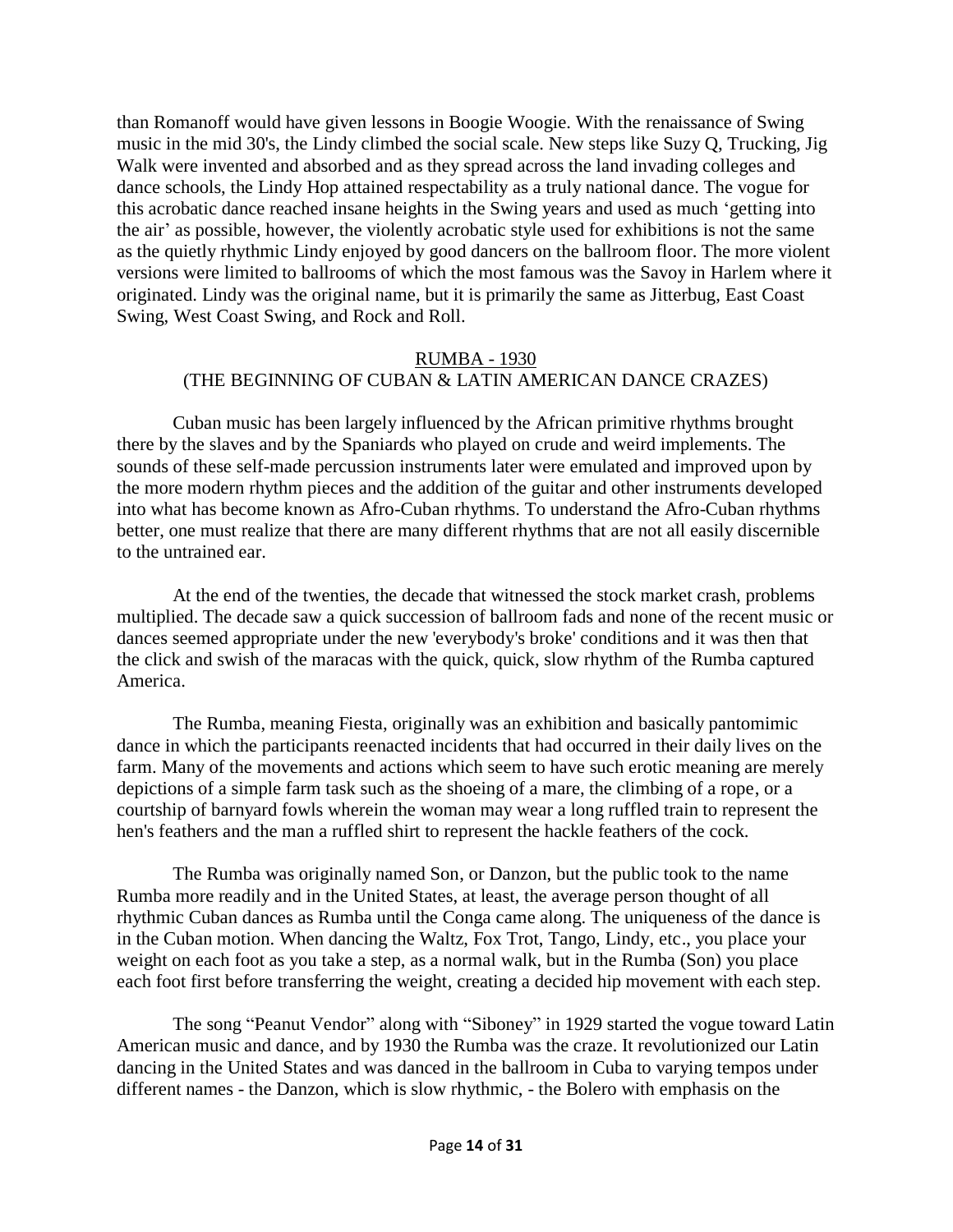melody rather than the rhythm and is very slow, - the Son which is slow to medium, - and the Guaracha which is medium to very fast. The Rumba (Son) was originally taboo in the Cuban society as it was of a very common nature and danced only in the Bayou with its houses of ill repute in the red light districts. Danced primarily by blacks in the 'Solares' - which were simply the habitat of the blacks, who in many instances lived in abodes totally devoid of any type of floor, except nature's dirt. These people were the best and most genuine exponents of the dance and they would perform semi-rituals which would fascinate and entertain the pleasure seeking Americans who cruised to Cuba.

All of this was accompanied only by aboriginal typical instruments such as maracas, which were gourds, claves, (two hollow sticks), bongos (two small drums built together), timbales (drums smaller than the regular American drums and beat with sticks of specially hard wood,) quiros (a larger elongated gourd with ridges scraped with a stick), and many other unusual instruments which, in many cases, had no names.

The Rumba was finally accepted by Cuban society in 1924 when then President and Dictator, Gerardo Machado, an ardent and exceptionally good dancer, held a popular dance at the Presidential Palace with no other music than that of the Rumba. Inviting the so called '400' of society to rub elbows with the lesser elements caused the Rumba to be adopted as the dance for all the general populace and eventually became the national dance of Cuba.

An interesting element in the Rumba is that there were certain intricacies of the dance referred to as 'breaks'. The equivalent of the word 'break' in Cuba was known as 'Pizada' or 'Pizar', literally meaning to 'step on'. The idea of the 'breaks' was thought of in American usage as deriding from stops, quick like in the rhythm of the music, thereby becoming as an expression of the dance as 'breaks'. When a Cuban man did a so called 'break' and happened to direct his foot and body in the direction of the lady partner of the man next to him, it could be construed as a very serious offense to and in many cases provoked a fight or an altercation, because 'break' at that moment may have been misunderstood as a 'pizada' and 'pizada' comes from the idea of a rooster stepping on a hen, so to speak. Therefore, the other man may have felt directly insulted and would show his resentment immediately, often resulting in a brawl. In the Rumba, the man chases the woman, rooster to hen. The woman is expected to flirt with the man. She tries to avoid his 'pizada' because the man, no matter what distance he may find himself away from the woman, will try to 'pizar' the woman at the first opportunity he has to catch her off guard. This all had to be done in time with the music, otherwise it had no effect and the public, who was watching attentively, will disapprove.

The Rumba resulted in the creation of other Cuban or Latin dances as off-shoots; the Mambo, Cha-Cha, Salsa, and the Dominican Merengue.

## -1932- THE THIRTIES ERA OF DANCE MAPATHONS

The first dance marathon was held in 1923 and won by a Miss Alma Cummings with the record of 27 hours. A year later a new record was set in Cleveland of 90 hours and 10 minutes. The marathons peaked in 1932.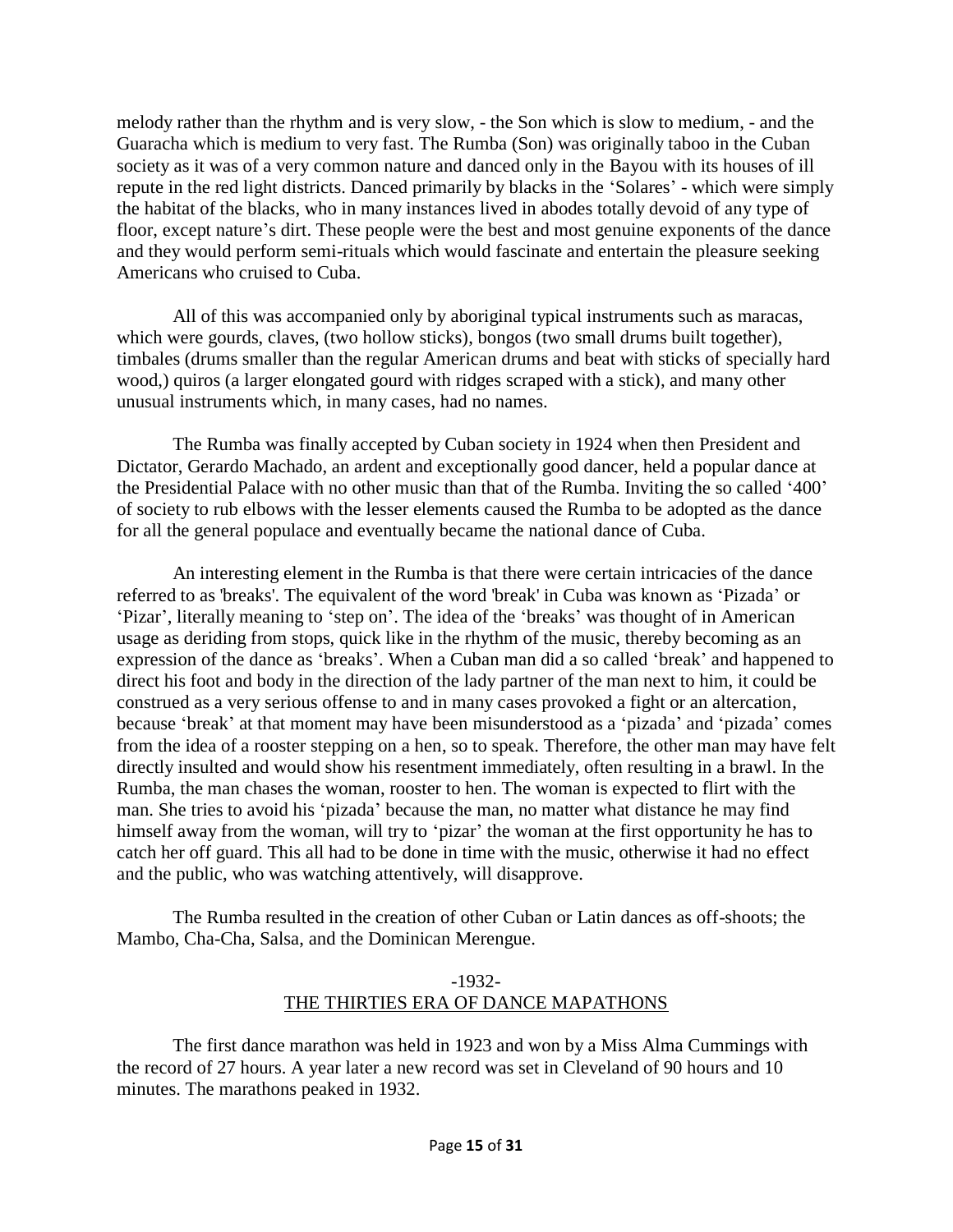Despite the use of the word dance, the dance marathons were not dance events so much as a social phenomenon and demanded little in the way of talent or technique. It demanded everything in the way of stamina and determination. The dance marathons were a product of the prosperity of the roaring 20's and slogged their way into the depression ridden 30's. As participating couples sought desperately to outlast each other for the pot of gold ostensibly waiting those whose tenacity was strong enough to carry to triumph in the inhuman competition.

For a while, the depression did not spawn the marathon, it adopted and assimilated it. It provided a final glimmer of hope for those so down on their luck that they would subject themselves to it. It provided a spectator sport for those able to afford the quarters and halfdollars needed to come in and stay as long as you like for a single admission. It was a spectator sport which in many ways exceeded the horrors of the games of the Roman Coliseum. By 1932, so desperate were the contestants to stay in the contest as long as humanly possible, that they literally supported each other for hours, sometimes losing consciousness. Dance marathons were known primarily in the large cities. People went to them and paid their two-bits to stay as long as they liked and leave, feeling a little bit less miserable about their own lives. It was a cheap form of therapy during the depression.

#### -1935- THE SWING ERA AND JITTERBUGGING

The swing epic was a wild and wonderful groggy time in which the musical temperament of the country kept pace with the slow rise out of the depression. It was the year the Congress voted into existence one of the most important pieces of social legislation in history, the Social Security Act.

It all began on August 21, 1935 at the Los Angeles Palomar Ballroom. Benny Goodman and his band were playing at the Palomar when Goodman decided the chances of his band remaining in existence much longer were minimal and after a set or two of stock dance scores, playing the music of the late 20's and early 30's that was saccharinely sweet and monotonous, Goodman turned to the Fletcher Henderson arrangement in his book. His reasoning was that if all was lost he might as well go down in a blaze of musical glory. To the amazement of both himself and his musicians, this was what the audience had been waiting for. The number was "Stompin' at the Savoy" which he recorded a year later to all time popularity, and which led to Goodman being labeled the "King of Swing" becoming the popular idol and catalyst of a new era in big band music. From this beginning, Benny Goodman and his band started a new type of music that went down in the annals of dance music history, and furthering the dance craze of Swing, Lindy/Jitterbugging. Just who it was that coined the word 'swing' is not known but it is thought it was used in defining a specific era of music that is described as in a real sense "something new".

The distinguishing feature of swing bands from the straight dance units of the immediately preceding era is the emergence of jazz as a major rather than a secondary element of the music. The music (which is a Fox Trot type rhythm) when the syncopations are added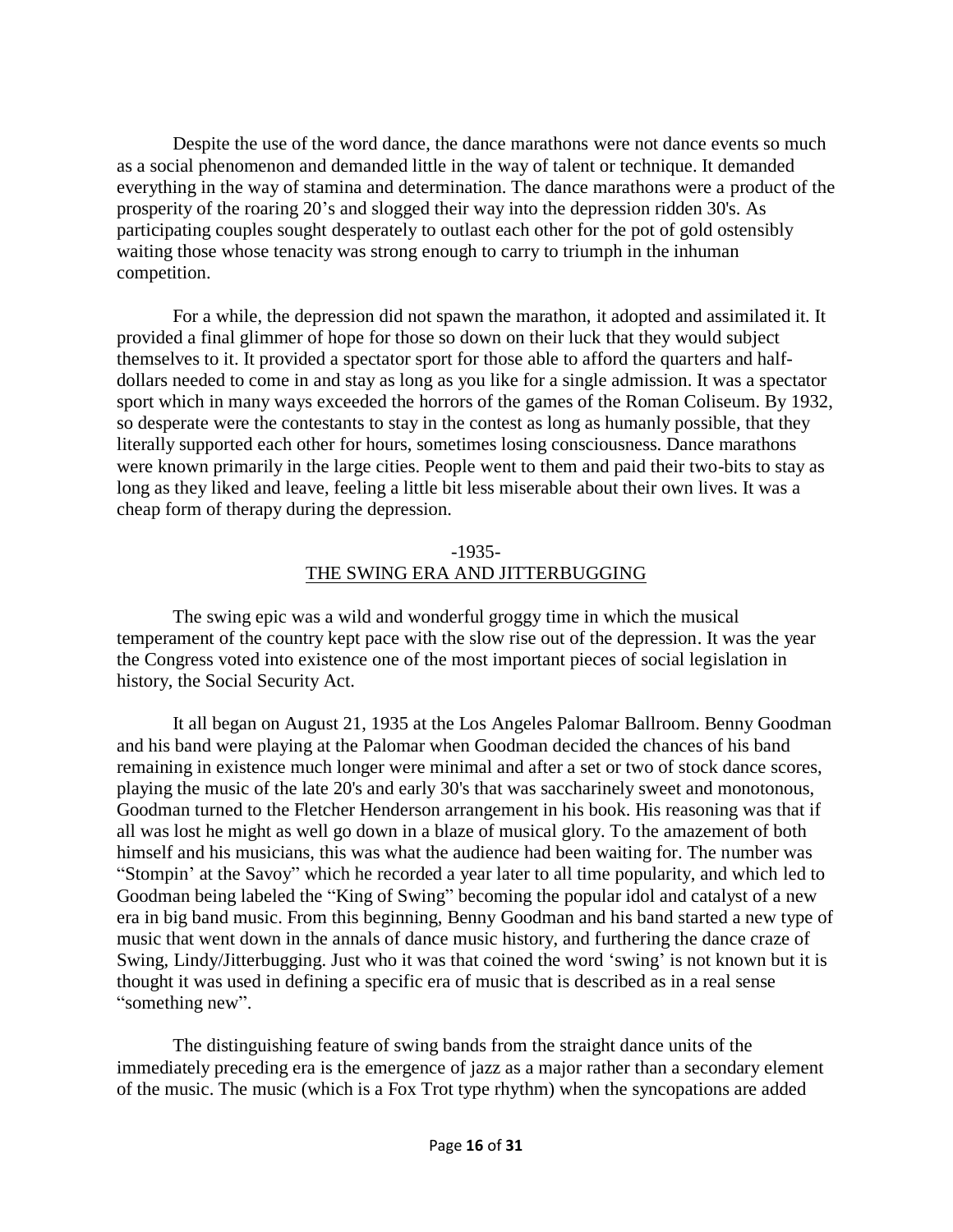takes on a new and more animated personality from that of the evenly marked regular beats of the type of music played prior to this time. It is irrestible to a good dancer, with the Swing/Jitterbug lending itself to varied interpretations, the syncopated beat giving life to the dance patterns. The jitterbug is merely a hyped-up version of the Lindy and is mostly known as Swing today.

With this new type of music and the big depression finally over, spirits rose and dancing became light hearted and giddy all over again, and 23,000 jitterbugging teenagers attending the Carnival of Swing in 1938 made a shambles of Randall's Island Stadium. Boogie-Woogie, Jam sessions, and 'In the Groove' became synonymous with dance halls and stage concerts. It was the wonderful time when hundreds of big bands roamed the land playing ballrooms, hotel night clubs, theatres, making movie shorts, and even making hit records. Names like Count Basie, Tommy & Jimmy Dorsey, Artie Shaw, Duke Ellington, Benny Goodman, Harry James, and one stand out, Glenn Miller. Miller's break came in 1939 when he led his band at the Glen Island Casino that carried 10 weekly broadcasts. His "In the Mood", "String of Pearls", "Kalamazoo", "Tuxedo Junction", "Chattanooga Choo-Choo", and numerous others became classics. His music mirrored the optimism of a people emerging into a happier economic future and personified the great sense of what would attract the average listener - this without sacrificing his musical integrity. Nearly four decades after Miller's tragic disappearance over the English Channel in World War II, the mystique that surrounds his name remains as potent as ever.

The technical advances that accompanied what is best in swing music, remain valid to this day. The breakthrough of the first swing bands foreshadowed one of the most exciting periods in the history of popular music and a counterpart of the rock concerts of the 60's and 70's, but the dancers of this time really danced, and not solo. Invariably many were shocked, just as the Waltz caused scandal in its formative years, so the Jitterbug appalled parents. But as it was with all such movements, as far back as can be traced, it was tamed into Swing which is today accepted everywhere. The music and the dance still lives on and has left a lasting mark the world over.

## THE BIG APPLE -1936- SHAG, TRUCKIN', SUZY Q', PECKIN', BALBOA

The Big Apple first began in a church in South Carolina which had been turned into a black night club also called the Big Apple frequented by a college crowd and became the dance sensation by 1937 when Arthur Murray did the choreography as we know it. The dance included all the swing steps and required a caller. The caller shouts "shine" and asks for one of the swing steps such as Truckin', Suzy Q, etc. A single couple steps into the center and takes the initiative by performing an exhibition of that particular step.

The Big Apple came along when Jitterbuggers were at their peak of frenzy. In his book "The Kingdom of Swing", Benny Goodman makes a point, "Styles in dancing follow the styles in music except when a song, is specifically written to put across a certain dance". As if to illustrate this statement, the swing era was not long underway before new dances, following the Swing/Jitterbug came along such as the Shag that gained nationwide acceptance. On the west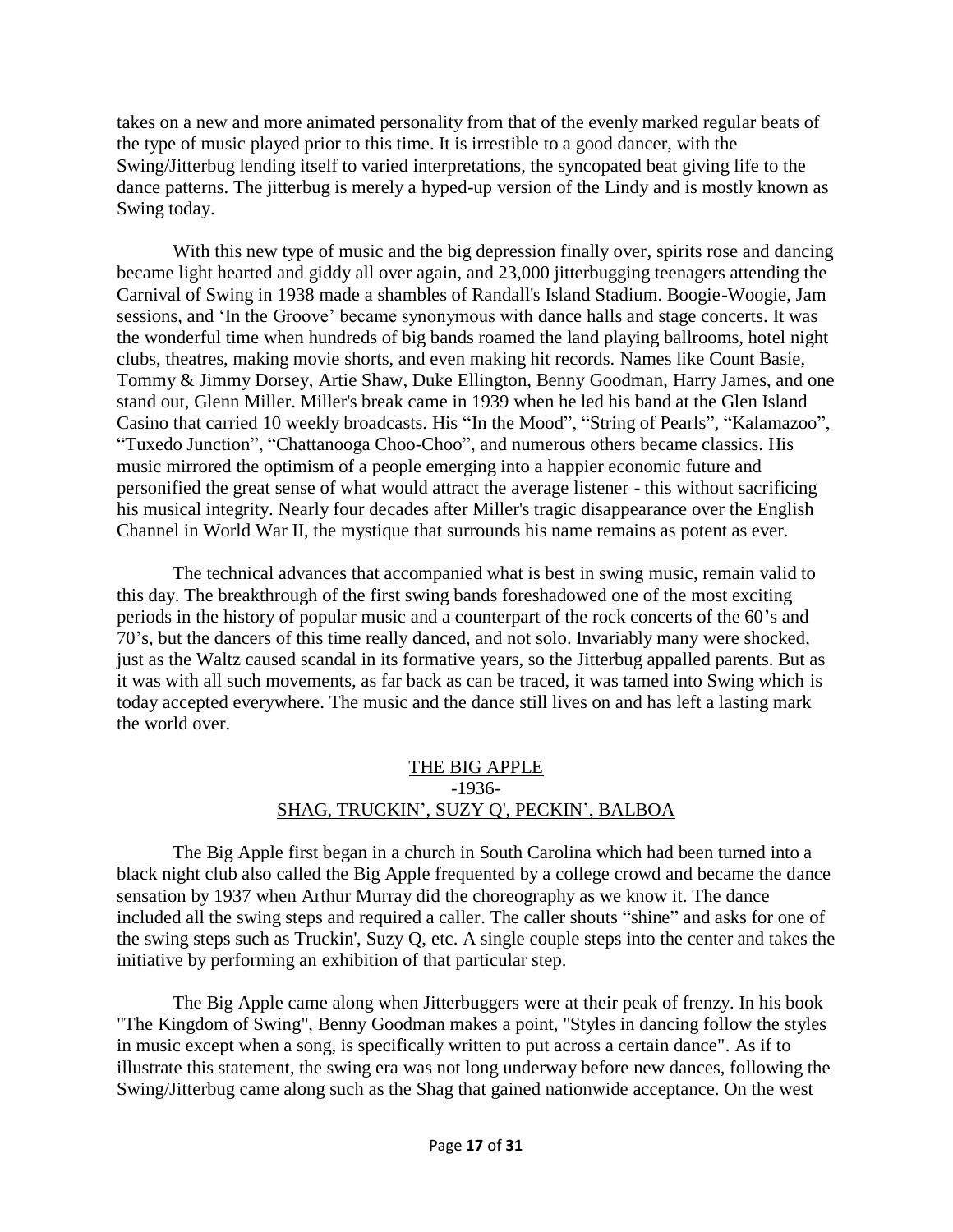coast it was the Balboa, a version of the Shag. Along with the Shag, Truckin', Suzy Q', Peckin" and others emanated from such favorite haunts of Harlemites at the Savoy Ballroom in Harlem. These were energetic dances calling for a high degree of physical effort and not unnaturally they were the preserve of the young. They drew the same type of unthinking condemnation from other people as in the past and of the best groups today and all too often from dance band devotees of earlier generations. This dance remained very popular through the end of the 30's.

### THE CONGA - 1936

Following our Cuban Rumba with the Latin-American sounds extremely popular, the Conga came up north to join in and turned out to be a writhing extension of the good neighbor policy. As a group dance, the Conga line made for solidarity. It was first introduced in France and from there spread to the United States where it was taken up by the very fashionable night clubs. This was at a time, prior to World War II, when the Swing Era was beginning to really blossom and Rumba dancers were filling the night clubs, along with the Jitterbuggers. Two songs helped to make the Conga popular, "Say Si Si" (Para Vigo Me Voy) by Ernesto Lecuona and "La Conga" (Havana's Calling Me) by Eliseo Crenet. While the Rumba showed certain, but only partial African influences, the Conga can be traced directly to the music of the dark continent.

When the Spaniards brought the slaves from the African Congo to Cuba to work on the plantation, they noticed that the blacks occasionally held weird ceremonies. When these were in progress, the slaves sang and danced to the beating of large drums, with one of the chiefs the center of attention. The Spaniards, fearing revolt, made inquiries and found out that their slaves were crowning a new king, after the fashion of their African tribes. This ruler completely dominated his subjects, so the Spaniards shrewdly imported several minor chiefs from Africa and placed them on their plantations, thus through this medium easily controlling the slaves.

Although the blacks were not allowed to perform some of their dances, the Conga was encouraged by the Spaniards and in the latter part of the Spanish domination in Cuba, the Conga was played in the streets as an invitation to take part in the fiesta called "Conga". When Cuba was freed from the Spaniards, people looking for office used to attract the attention of the voters with congas played in the streets. The name of this dance undoubtedly coming from the drums called Conga which were the predominating instruments used when performing it.

The Conga is a fun dance that was done by the masses during carnival season and families of plantation societies would compete against each other. Sometimes they worked themselves into such a frenzy that they became hysterical and Conga, too, was banned for several years. The Afro-Cuban dance is characterized by the extreme violence of accents on the strong beats in 2/4 time - the Conga beat thus used as a rhythmic anticipation of the second beat in every other measure. The steps are very simple 1,2,3,kick at which time the partners move away from each other. It remained popular through the late 30's and was performed in a formation known as the Conga Chain. Nowadays, it is said that the Conga is presented in the interior of Cuba just as it was performed hundreds of years ago.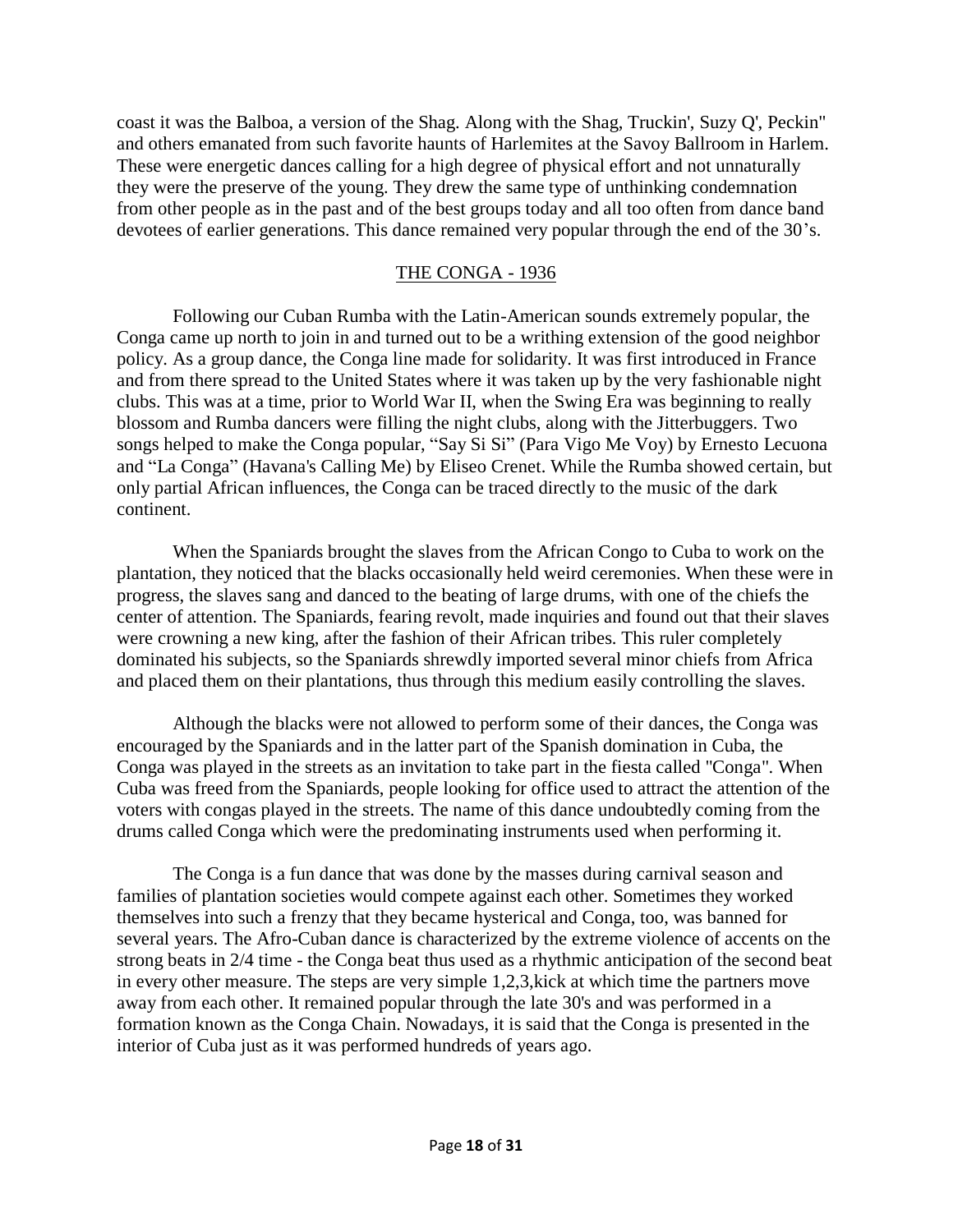#### POLKA REVIVED - 1940

Due to some hit recordings, the Polka enjoyed a revival in the early 40's. One of these hits was "Beer Barrel Polka" recorded by the Andrews Sisters.

#### SAMBA - 1941

Originated in Brazil from a form of the Maxixe, the Samba was first seen in Paris in 1905 as an exhibition rather than a ballroom dance. About 1921, the music appeared in Paris again in a slightly more rhythmic form and under the name Samba. It was finally adopted by Brazilian society in 1930 in their ballrooms and became the country's national dance. It was sometimes referred to as a Samba, Carioca, Bayon, or Batucado, the difference in mostly the tempo played since the steps in all these are practically the same.

As a result of the blacks singing their own native-songs and performing their own dances while in captivity it became a part of the Brazilian tradition and during Carnival time the Samba is danced by everyone in the streets. In Brazil, this dance is danced with the dancers forming a circle around one central sole dancer who chooses his successor with a special gesture known as "Semba". In common with the other Latin-American dances it is essentially a rhythm dance and to emphasize this rhythm certain instruments are added to the usual ones by Samba orchestras. It is the gayest and most lighthearted of all Latin dances and has developed from a carnival dance into its present graceful ballroom style with the music still retaining the high spirited abandonment of the Fiesta.

The distinctive characteristic of the Samba is the smooth up and down knee action taken with few exceptions on every count of the music in 2/4 time. The steps follow the basic Waltz box step pattern but are done closer together, the shifting weight and knee action gives the dance a very different appearance and feel. The late Brazilian singer and movie star, Carmen Miranda, is credited with introducing it in America in 1939 and by 1941 it was being danced by the masses. It is still extremely popular today as its adaptability to several types of music makes it easily danced in the discos of the 80's.

#### MAMBO - 1944

In an effort to fill the labor shortage caused by World War II, thousands of Cubans and Puerto Ricans were imported. It was quite natural for those with any musical talent and those who had played in Cuban jazz bands (playing American jazz in a chic Havana Club) of the 30's to form their own little bands in whatever city they found themselves in. When the war began to subside a majority of these people, if not already living in the big cities, began to migrate to them. They generally played American tunes interspersed with the native rhythms of their lands. When called

upon to put down the brass and pick up the claves sticks, some of the horn men began to fill in or play 'riffs' on top of the melody - in other words, trumpets and/or the saxophones, later together with the piano and any other melodic instruments, they would play a small group of racy notes, four or eight bars perhaps, over and over again at the completion of the melodic phrase. It was these 'riffs' played in the middle of a song, a Rumba-Guaracha, that they had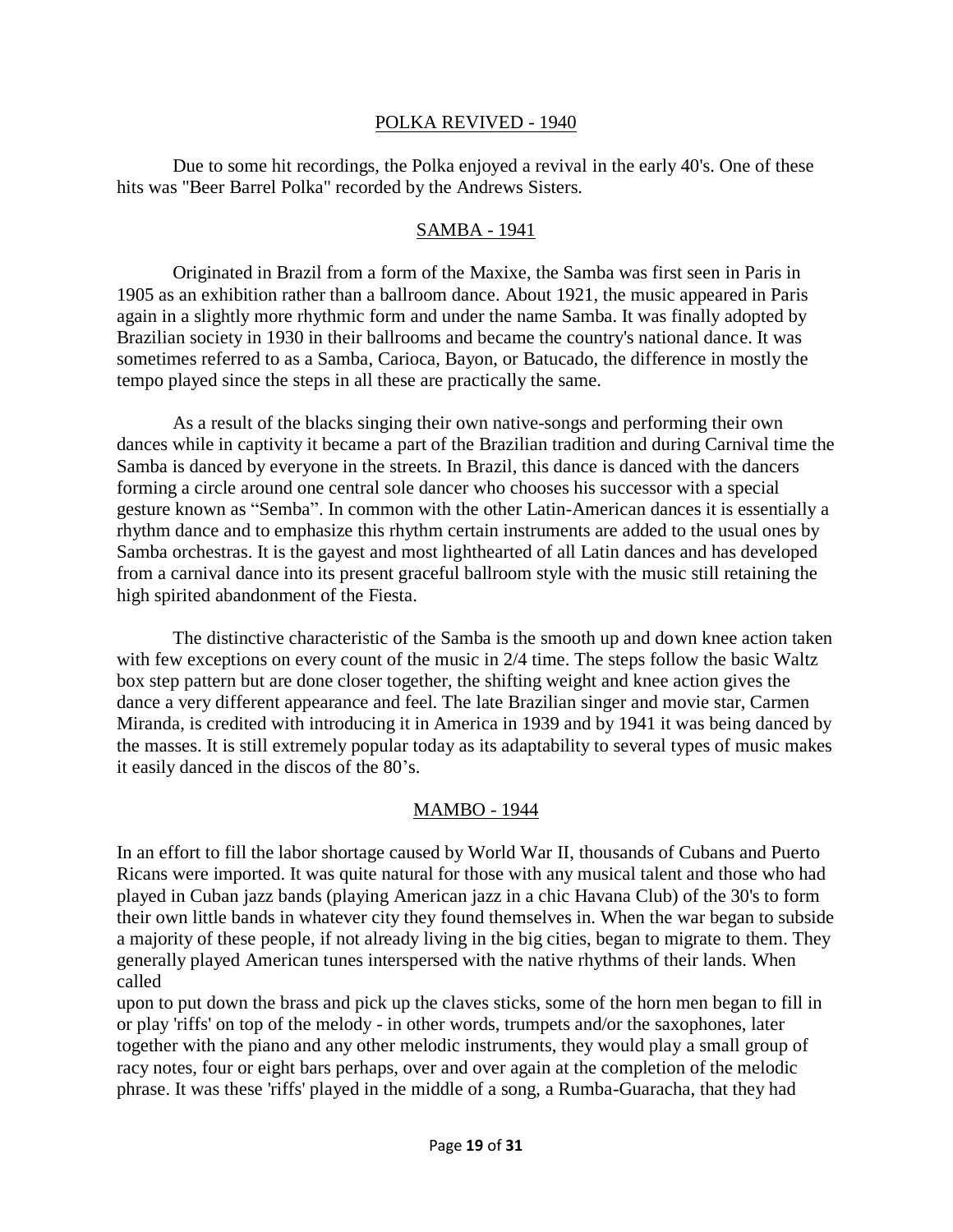probably played for years but now jazzed up, came to be known as a Mambo of that particular piece of music. Mambo translated means 'shake it' or 'say it'. Some say the word Mambo also refers to a Voodoo Priestess in African ritual dance.

In 1944 Anselmo Sacas recorded a tune titled "Mambo" which closed with eight bars of American jazz riff. Soon the riff, or Mambo, was inserted right at the beginning of the music, and the entire score became a successful marriage of progressive American jazz with primitive Afro-Cuban rhythms. Dancers in an effort to express themselves with this new music found themselves harnessed to the tired overworked patterns of the Rumba. Then they began to feel the suggestion of a broader and more indicated dance, thus trying to reproduce on the dance floor the staccato, bouncy flavor of the Mambo rhythms, and as a result, a fusion of Cuban and American dancing, or Rumba with a Swing accent. Most of the early patterns were extended versions of the old box step with very staccato footwork and little or no effort placed on the control of the body. As a result the dance had a sort of 'Jersey Bounce' look, but underwent several changes.

Even though the record "Mambo" appeared in 1944, it was not until 1947 that the dance began to really attract attention. Originally Mambo dancing was seen only in the big cities with one exception, Miami Beach, Florida. That resort town had more Rumba and Mambo dancing to the square inch than Havana ever had. During the early part of 1950 and for the next 10-11 years, straight definite Rumba was seldom played in the elegant nightclubs or hotels. It was all Mambo (later the Cha-Cha was interspersed). The beach hotels had 8 to 10 dance instructors and all of them did quite well. Every evening at any of the many hotels a Mambo Mania was held where the top dance teachers came and performed their wild Mambo exhibitions. Each team was paid \$35 for dancing one number and the tourists came in droves to watch. They danced to the best Latin music in the country as each hotel competed with one another for the leading bands such as Tito Rodriguez, Pupi Campo, Tito Puente, Perez Prado, and Machito. Each had achieved a style of their own and furthered the Mambo craze. During this period the Arthur Murray Studios in the main headquarters at 11 East 43rd street in New York City held a Mambo jam session for all the instructors on Saturday afternoons, hiring one of the aforementioned Latin bands, which helped to produce some of the most proficient Mambo dancers of the country.

Perez Prado, considered the 'King of Mambo', wrote 200 Mambos including "Mambo Jumbo", a wildfire hit that sold 2,000,000 records. The Mambo may be described as a 'riff' or Rumba with emphasis on the 4th or 2nd beats in 4/4 time. Native Cubans or musicians without any training would break on any beat but perhaps mainly on the one beat. The same was to be held true of the Salsa in the 70's.

## CHA-CHA - 1953

The history of this unique dance dates back to 1953-54 at a time when the Mambo was very popular and all the jam sessions in Cuba, New York City, and Miami Beach were hysterically jumping and shouting while doing the Mambo steps. Perez Prado was a big name in Mambo-land, and while many could not fathom the Mambo, it was a new look and of course nobody wants to be behind the times, then came the soft beat and slower rhythm of the Cha-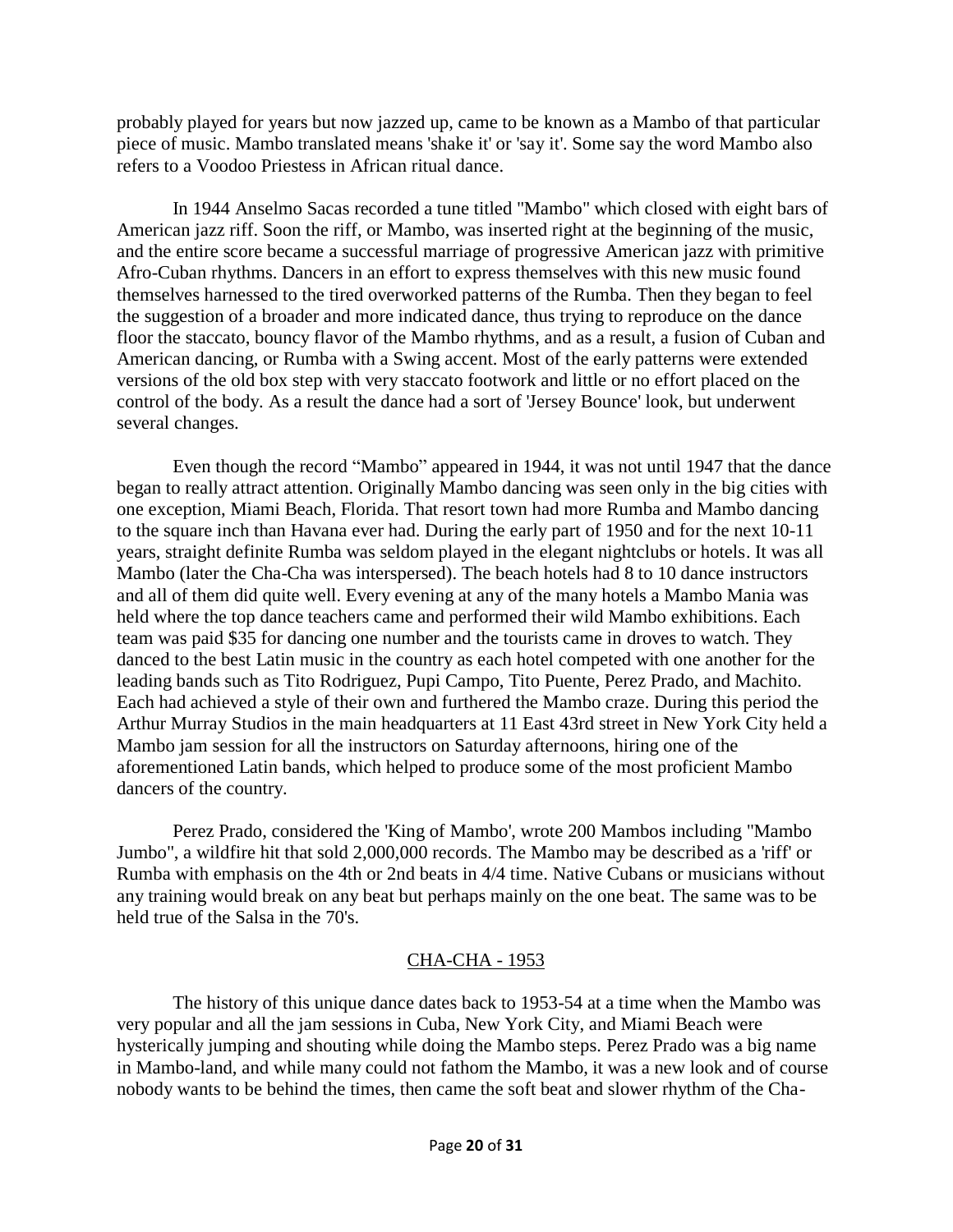Cha-Cha, accentuated by a small but mighty percussion instrument called the Guiro; the elongated gourd with ridges on the side and scraped with a stick. Those tired of the exhaustive work required of the Mambo soon found in the Cha-Cha the answer to all their prayers. From the less inhibited dance halls and night clubs, the Mambo under went subtle changes; it was double then triple (originating from the Swing/Jitterbug) that produced the imitative sound of cha-cha-cha. It became a dance within itself and was but an advanced stage of interpretive social dancing born of the fusion of progressive American and Latin music.

There are two schools of thought as to where it was first begun. One, that it was first danced in Puerto Rico, and second, that it emanated in the large dance halls of New York, but one particular man was responsible for promoting the dance. Bernie Sager, an independent dance teacher from New York and Miami Beach, respected in the professional dance world, and head judge of the Harvest Moon Ball in New York's Madison Square Garden for seven years. Bernie had previously promoted a swing dance of yesteryear known as "Collegiate Shag" and a double couple exhibition dance called "Rumba-Doble", and was specially noted for his choreography and exhibition dance with his partner, Jane Moore. Bernie introduced the Cha-Cha to the dance teachers in Miami Beach at the height of Mambo popularity and the dance started its meteoric rise. One particular hit record "Cherry Pink & Apple Blossom White" was the first commercial success that helped to popularize the dance.

Cha-Cha is one of the easiest of the Latin-American dances to learn, however, to master the basic pattern you need time to achieve the attractive style of the dance as good Cha-Cha dancers use the Cuban Rumba motion in almost all of the steps.

## THE 1950'S DEMISE OF THE BIG BANDS,THE END OF THE SWING ERA, & THE BEGINNING OF RHYTHM & BLUES (ROCK)

To realize how swing music disappeared and how rock emerged on the scene we must be aware of two situations that occurred in the 40's that made it all happen; a boycott by the networks and a strike by the musicians.

It was the year after the end of World War II, 1946, and there were many warning signs that all was not well, not least the falling attendance at dances and concerts. The full scope of the recession was revealed when Benny Goodman, Woody Herman, Tommy Dorsey, Harry James, and Les Brown all disbanded in a single month. In the early 40's the networks had boycotted all ASCAP, the union of American Society of Composers, Authors, Publishers, over a disagreement on the terms for the renewal of a contract. The networks were enraged over the union's demands and set up a rival organization, the BMI (Broadcast Music, Inc.). ASCAP had gone conservative and somewhat autocratic over the years, and its members showed almost open contempt for hillbilly and blues composers, who saw in BMI a heaven sent opportunity to fight back. The networks boycotted ASCAP for 2 years and during that time the record companies were faced with a strike from the AFM, the American Federation of Musicians Union. The AFM got into a disagreement concerning jukeboxes, which now numbered almost 500,000, and radio stations which played records for most of the day. The Union demanded the record companies establish a fund to protect these musicians from increasing unemployment. During all this time, numerous small companies were established with signed agreements with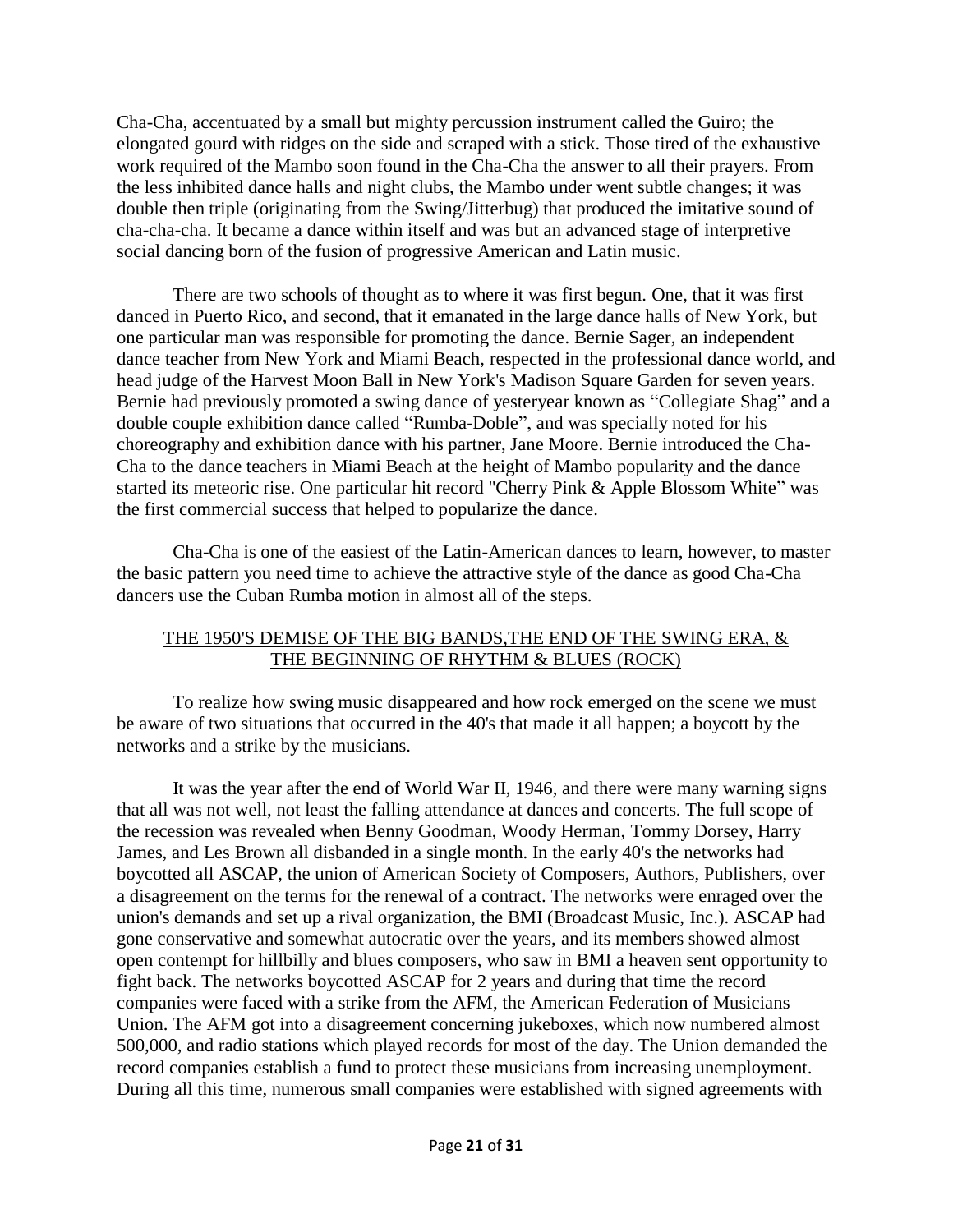the musicians union. AFM filled a vacuum left by the major companies, but what was striking about the recordings made by most of the newer companies was that their emphasis was on hillbilly and race records which offered an even greater challenge to the supremacy of the big bands.

In 1948, a second recording ban by the musicians union was almost suicidal to the interests of its members. Now the siege of rhythm and blues and race music really began to flourish and the country's teenagers were to soon worship a whole new breed of musicians and idols and the dancing was once again to undergo a major change.

### THE ROCK ERA - 1954

The term Rock & Roll was coined by the late Allen Freed, a disc jockey on station WJW in Cleveland, Ohio in the early 50's at a time when Cleveland got heavier doses of the music than the rest of the country, thanks to Freed. He left Cleveland in 1954 to work at WINS in New York City and shortly thereafter his "Rock & Roll Party" became the biggest thing on New York radio and rock and roll was here to stay. Disc jockeys all over the country followed Allen's lead and soon rock was a national madness.

In 1954 a new group called Bill Haley & his Comets had its first big hit with "Shake, Rattle, & Roll" and in 1955 their biggest all time seller "Rock Around The Clock" and Haley and his group were crowned the originators of rock. The maestro himself said when asked about his music, "Me, I'm a fan of the classics, I like Bach and Beethoven though I don't understand them all the time, I get a bit tired of playing rock, so much of the same thing time after time, but I'm a showman and I give the public what they want. The modern kids felt they were dancing to yesterday's music, so we put a heavy beat on the 12 bar blues and it got away." So there you are, you know that rock and roll is a heavy beat on a 12 bar blues rhythm. It can be said that Allen Freed moved rock and roll through its infancy, but Dick Clark, a 27 year old newcomer hosted a new television show premiering on ABC in 1957 called the "American Bandstand", can claim rock and roll's guardianship during its childhood and adolescence. The dancers on his show were imitated and copied all over the country proving the tremendous impetus that television could give to any dance or music for the first time.

The basic rock & roll step was very similar to that of the Swing/Lindy but used a double step rather than a triple, emphasizing the 2nd and 4th steps - dig step, dig step, and a rock step. When rock came in, it created a furor among the adults, a repeat once again from previous eras. When Arthur Murray was asked what he thought of rock  $\&$  roll he replied, "Who thinks while it's playing? Rock is a teenage craze and no worse than any other in history. I lived through the Turkey Trot, Bunny Hug, and Grizzly Bear, Kathryn, my wife, had 'flapper' friends. Our daughters gave us colic with the Big Apple. Rock & Roll may sound like bedlam to adults, but the youngsters like it and I can't see any harm in it. It seems to me to be healthier having teenagers jumping and jiving than mooning and moaning. When youngsters can get rid of their excess energy on the dance floor, they are ready to come home to eat and sleep. Actually, it doesn't matter what anyone of my generation nor the next thinks of rock & roll, it's with us. If it gets on your nerves, wear ear-stoppers - better discord in music than in the family."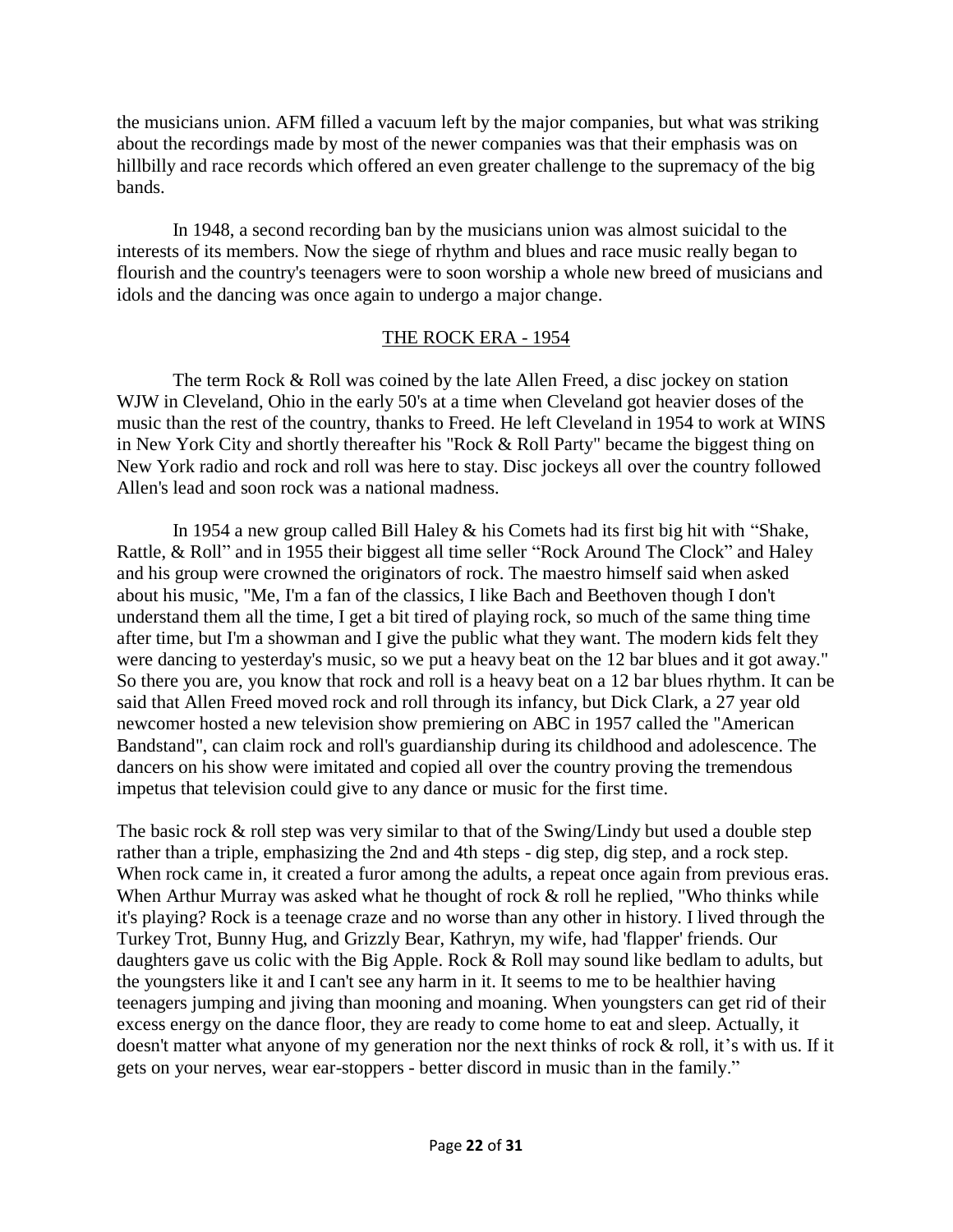## -1955- ROCK & ROLL REACHES DIZZYING HEIGHTS & ELVIS PRESLEY EMERGES

The Rock & Roll era was creating a new sensualization of body movement that was absolutely revolutionary making a significant connection between dance, race, and sexuality nothing can ever be quite the same again. Although sex has often been perceived as a reality behind the ballroom, race had not, but there is no question that during the period of rock and thereafter, black people's attitudes about dancing suddenly and completely changed the way white people danced.

To find someone who personifies all these dramatic changes in American society, we must go back to a white man from Mississippi, named Elvis Presley. There was a rich black heritage behind everyone who grew up in Mississippi whether he liked it or not, so Elvis knew about a dancer called Earl 'Snake Hips' Tucker, even though he had probably never heard his name. It was all part of Jukin', putting a nickel in the jukebox and letting your body go. Elvis emerged from all that rich tradition unconsciously, strutting in the shadow of dancers like King 'Rastus' Brown and Bill Robinson, Frank Condos, John Bubbles, and many others. If Presley's musical career was beholden to blues Singer Arthur 'Big Boy' Crudup and songwriter, Otis Blackwell, he owed most of his initial fame as a performer to his dance masters, a whole tribe of black men from minstrel shows and carnivals, circuses, key clubs, tonks, and Apollo shows.

Rock and television grew up together and Elvis caused a crisis on the tube that finally broke the boycott of 'race' music as the music of blacks was known in those days. With Elvis' success on the Ed Sullivan show, the commercial union of television and rock was born and his legendary "Heartbreak Hotel", was released in 1955, was the tremendous breakthrough. Sullivan's contract with Elvis on the momentous show of 1956 stated that he would sing no suggestive lyrics and his gyrations would be controlled by camera shots. Sullivan kept the cameras to the top half of Elvis's body right enough, but the star gyrated his eyes instead, even appearing cross-eyed at one point and the viewers loved it. It was never the rockabilly music that Elvis sang that bothered people, it was his dancing, "I gotta move", he said, "When I sing, I gotta move." He was genuinely hurt by the criticism of his performances and he once asked his mother if she thought his movements were really obscene. She replied "Course not Sonny, the trouble with you is you just work too hard when you're singing." The suggestiveness of Elvis caused a hassle in the 50's but by the 60's, the pelvic dancing caused no outrage and super stars who specialized in it became millionaires.

The late 50's and 60's was not the first time that white kids had tried to dance like blacks - in the 40's they had painstakingly learned the most acrobatic jitterbug, but the performances were always dull in comparison to those of the expressive black dancers. Behind the white man's inarticulate body was a puritanical condemnation of dancing and it was not easy to reverse a repression of centuries. When Elvis and other performers made the cavorting like 'Snake Hips' Tucker attractive rather than offensive to thousands upon thousands of young white Americans, they accomplished a definite cultural and racial change and the fundamental alteration in the American way of thinking about the body and about the kind of gestures appropriate to males and females, blacks and white. The music too was an amalgamation of the 20's and 30's dance band mannerisms to be further cultivated in the discos of the 70's.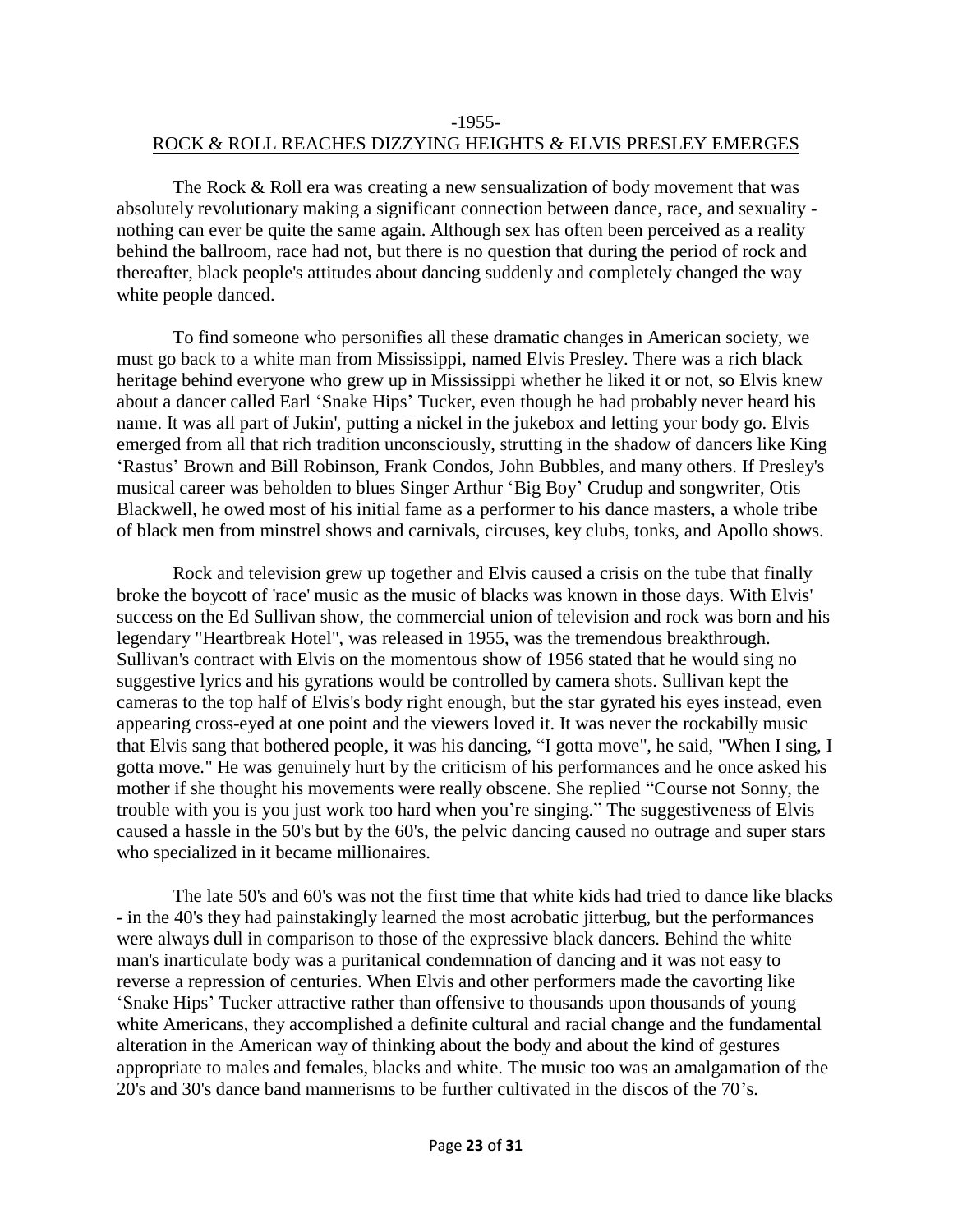#### MERENGUE - 1956

There are two schools of thought as to how this captivating dance emerged - one, that it started as a peasant dance in the early history of the Dominican Republic by the African slaves who broke the monotonous rhythm of cutting sugar cane with a dip of the body and a drag of the leg, the leg relieved the chafing of the leg irons. Second, the most colorful legend claims that it started when the war hero, General Maringie, returned to his native province from one of the wars with a wounded leg. A fiesta was staged in his honor and as the wounded hero bravely joined in the dancing limping with his crippled leg, his fellow villagers, in a spontaneous gesture of sympathy and exquisite courtesy so as not to make him feel self-conscious, imitated his movements. So, the Merengue was born, undergoing graceful Changes over a period of years. There are two forms of Merengue, one is a somewhat tamer version used on the sophisticated dance floors of the bigger cities, and the other is an all-out version loved by the natives in the outlying regions.

The Merengue has often been referred to as the Dominican Onestep and has also been described as a less complicated Rumba or Paso Doble since it has the fast movements of the Spanish bull fight dance, Paso Doble, and the Cuban motion and adaptability of the Rumba.

The chief characteristic of the dance that makes it more unique from other ballroom dances is the lame duck style of stepping on every beat while using the Cuban motion and accenting the first beat with all steps taken with a bright staccato tempo. The first time the dance was seen in the United States in ballroom form was June 26th, 1947 by Lita and Gabriel Cansino at the Sky Gardens of the St. Moritz Hotel in New York but it was not until nine years later that it gained its popularity. It was seen in many of the discos all through the 70's as the Merengue Hustle and remains extremely popular today.

### THE 60'S ERA (DANCERS MOVE APART INTO 'HOSTILE' DANCING)

The beginning of the generation that cared about injustice and showed it by marching in the violent south, by going to jail rather than to war, and in some cases, dying under police bullets on raging campuses. Some dropped out to farm on rural communities and some found solace in far eastern religions. The young dressed in trick or treat garments, went unshaven, and unshod. Whatever had not been seen before was what was being danced, it was unlike their parent's style which was the main objective. The jerking of the head to produce vertigo, the swing and pumping of the pelvis to produce sexual release, repetition as in oriental rites, all this had been done before, but not by their forbearers.

## THE TWIST - 1960 THE FRUG, SWIM, MONKEY, WATUSI, JERK, ETC. ETC.

The Twist was written in 1958 by a black man in Georgia, he and his boys made up some twisting movements for them to do while playing the music, the song was launched nationally by pop singer, Chubby Checker, in Philadelphia in 1960 and taken up by teenage faddists across the country when the 'Twist' recording was released and danced on "American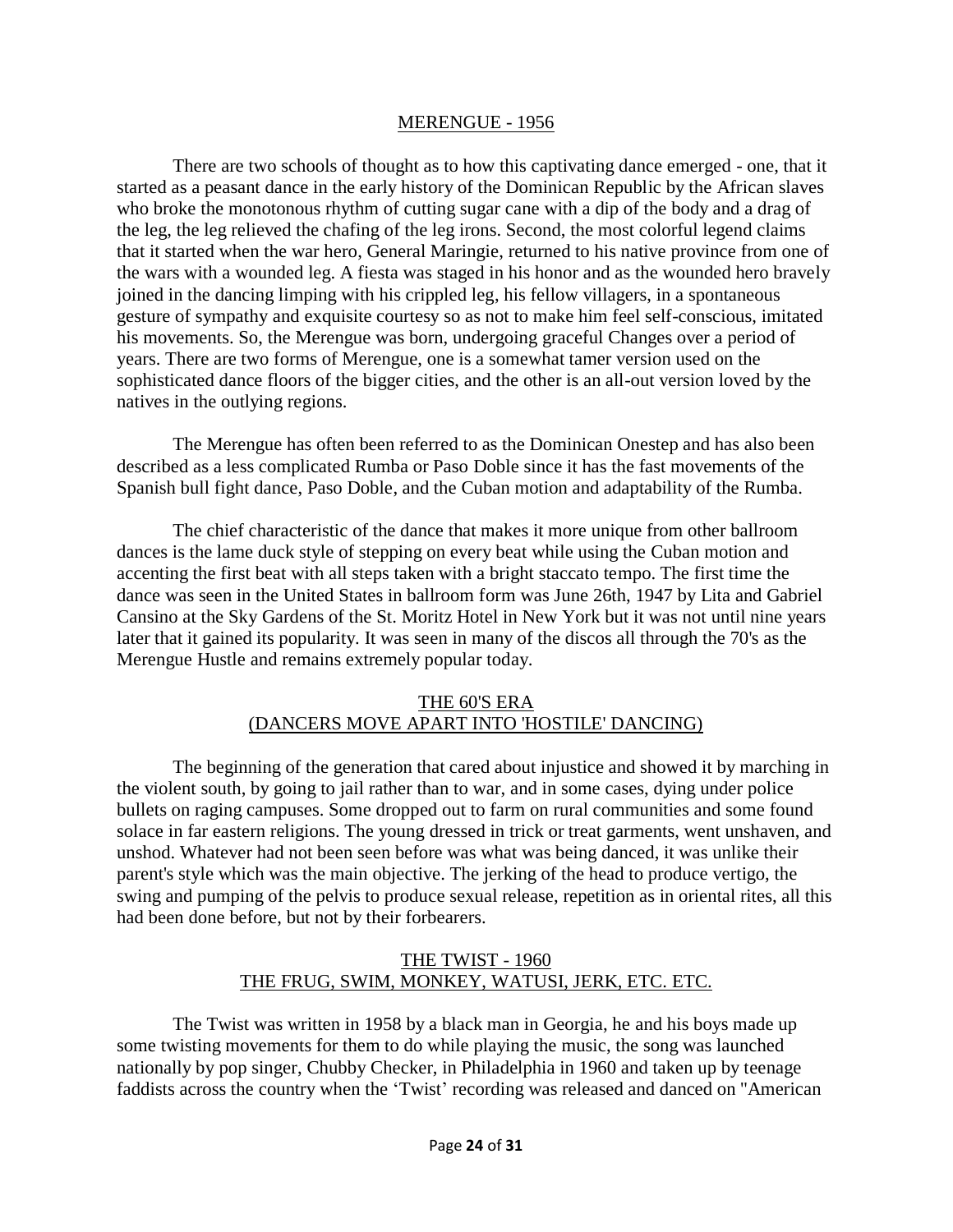Bandstand." The song was so popular that it was the number one song in 1960 and came back to be number one again in 1961. The Twist had been danced in the larger cities to some extent, but did not achieve worldwide exposure until the Checkers recording.

By 1961, the Twist was a dance epidemic and everybody was doing it. Its symptoms were violent wiggling, rocking, gyrating, and hip twisting. With astonishing speed, it gripped young and old and Chubby Checkers appearances at the Peppermint Lounge in New York saw it become the most jammed joint in the city. The Twist was the biggest dance since the Charleston, but it drew a blast from the New York safety Council, among 54 cases of back trouble in one week, 49 were due to too much Twisting. The black tie bunch rubbed elbows with the leather jacket crowd and celebrities were seen in clubs at Chez Regine in Paris twisting the night away.

### DISCOTHEQUES EMERGENCE - 60's

At the time the Twist, Frug, and all the other solo dances were being danced a new form of night club music began to appear. It started in Paris - discotheques - night clubs from which people danced to recorded music, played by a disc jockey. Disco dancing came to mean 'do your own thing.' Everybody did their own thing, from the Twist the solo dancing began. No one danced with one another, they danced in spite of one another. There began to develop an air of compulsive, almost hypnotic addiction. Mechanics improved and the 'thump' 'thump' of the synthesizers created a bombardment of sound. Discotheques were an exercise in mass loneliness, and the discothequers never touched, they also rarely moved from one spot. They remained stationary in caged confrontation, couple by couple pulsing and lurching. The dancing was all solo, auto-erotic without discipline, manner, or style. It is true the Waltz could also be dizzying and hypnotic, but the couples took note of the other couples and they moved about freely, but this generation of disco dancers only wanted company so they huddled like puppies in a basket for body warmth and generated mass energy and mass excitement. It was an imitation to the point of protective coloring, the dancers functioned as a group, not for group purposes as in primitive rituals, but for group excitement as in mobs.

The earlier disco clubs had bouncing 'Go-Go' girls in a glass cage demonstrating the latest steps. Dancers would wait outside in line for hours waiting to get in such clubs as the Whiskey-A-Go-Go in Hollywood. From the Twist the 'hostile' dancing really took off and the Frug was born. It was born from a dance called the 'Chicken' which had lateral body movements and was used as a change of pace during the Twist, so as the kids grew lazier they decided to do less work and started moving their hips standing still. As the hips swing from side to side they started making up arm movements for the dance. From this came all the hundreds of solo and free style dances. Names varied according to the localities. What some called the Frug others often called it the Surf, Big Bee, and Thunderbird with the Swim born out of it. What some called the Watusi was also known as Wobble and Waddle. The Monkey, Hully Gully, Jerk, and each week a new one was introduced and all non-touching. There were expressions of hostility on the dance floor as there was at home, on the campuses, and on the march.

## BOSSA NOVA - 1962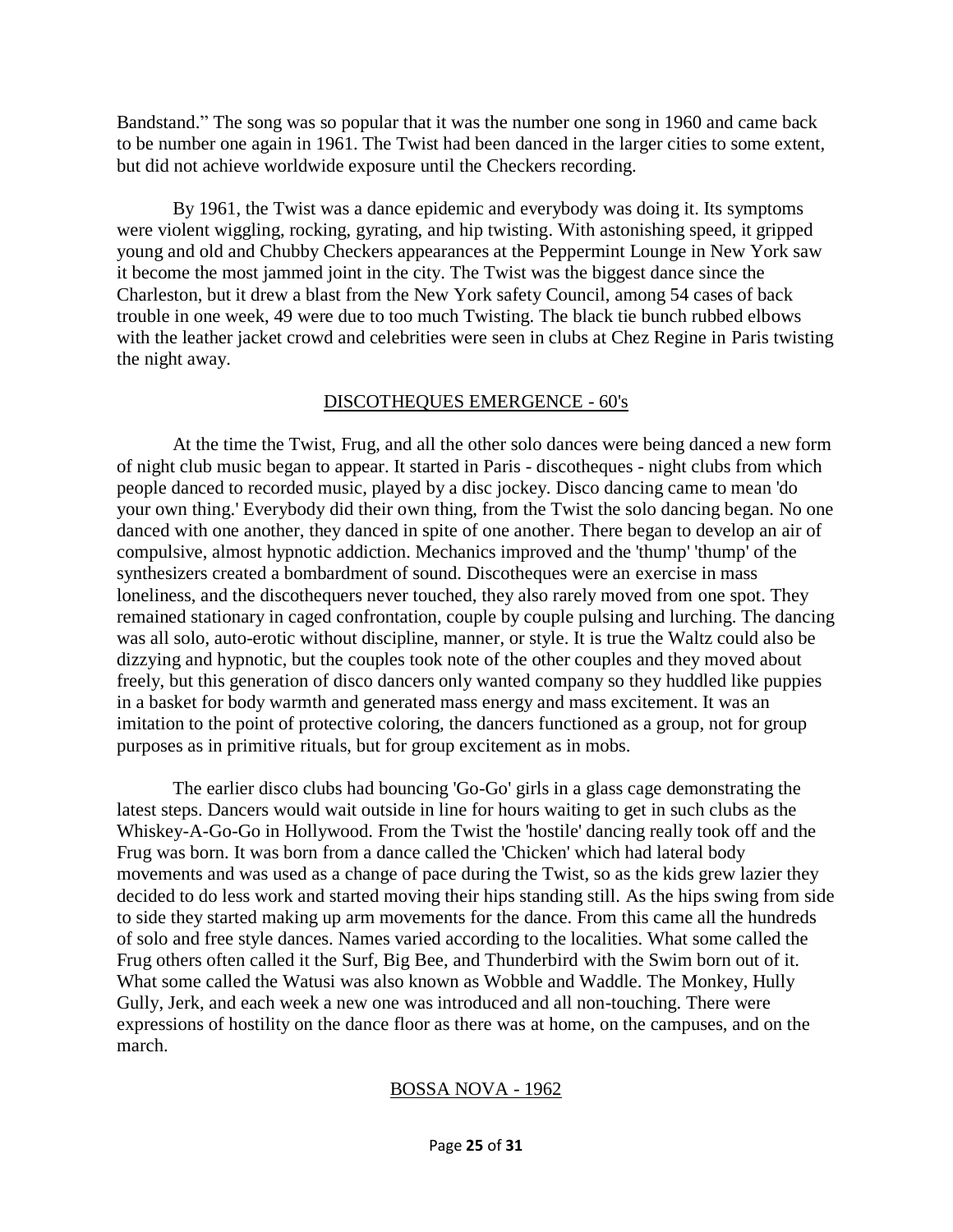The Bossa Nova was introduced and people were saying farewell to the Twist. All dancers, including jazz enthusiasts, twisters, and lovers of Latin-American rhythms heralded this beautiful, romantic, and exciting new beat. Take the music of the Brazilian Samba, add a jazz rhythm, and you have the most beautiful sound imaginable. The Bossa Nova had flair, which is the meaning for the Portuguese word Bossa, and it certainly had beat. The song "Dessafinado", composed by the brilliant Brazilian Antonio Carlos Jobim, never was intended as a dance. It started as a free- wheeling light hearted form of music played in avant-garde night clubs of Brazil and was imported to the United States by jazz artists, Stan Goetz and Charlie Bird, who were impressed with its intriguing rhythms and cool melodic improvisations. 'Hip' Brazilians didn't dance to it, they listened. However, Americans are notoriously poor listeners, they liked the Bossa Nova beat with elements of Rumba-Bolero and Samba in its rhythms and soon they took to the dance floor while it was being played.

"Dessafinado" got Stan Goetz to be nominated for eight Grammy Awards in 1962, more than any other single performer in the National Academy of Recording Arts and Sciences' history. Another Jobim composition, "The Girl from Ipanema" by Stan Goetz and Joao Gilberta in 1963 was one of the best. The public was buying and Bossa Nova became the craze. Soon, within two years, the American imitation made it eventually loud and boisterous cacophonic from massive studio bands. The free flowing romantic haunting blend of cool U.S. jazz and swing Samba was lost. The original soft, quiet, and beautiful sound was left in Brazil. Confused and considerably less than enchanted, the public dropped the whole idea and went back to the Twist and the other solo dances.

## THE BEATLES - 1963 BEATLEMANIA - 1964 (ROCK MUSIC & NON-TOUCH DANCING CONTINUES)

Elvis Presley bridged the gap from rhythm and blues and race music to public acceptance but the Beatles became the first rock band to bridge the generation gap. They eventually appealed to everyone from 8 to 80 and not merely adolescent groups. Although their music was still during the era when dancing was all solo, the music of the Beatles opened up avenues for the band as full-fledged entertainers, not merely musicians and an open sesame to literary and intellectual company everywhere. The Beatles had the good luck to be closely identified with the mass change in consciousness of the highly explosive 60's.

When John Lennon first met Paul McCartney, both were about 14 and John was mildly inebriated, "He kept putting his arm around my shoulders," recalls McCartney, "his breath smelled but I showed him a few chords he didn't know. I left feeling I had created an impression." Legends have been woven from humbler stuff, but this particular encounter between two loutish Liverpool school boys in the late 50's led to events that shook the world. Their creative careers were interspersed with hiatuses of consolidation and/or hesitancy. First the early years from school groups to professional status, through the prized recording contract in 1962 to national recognition. Second - Beatlemania from national to international acclaim to riots and withdrawal from public appearances. Third - the studio years, the period when the Beatles became openly and wildly eclectic, producing a matchless series of studio LPs and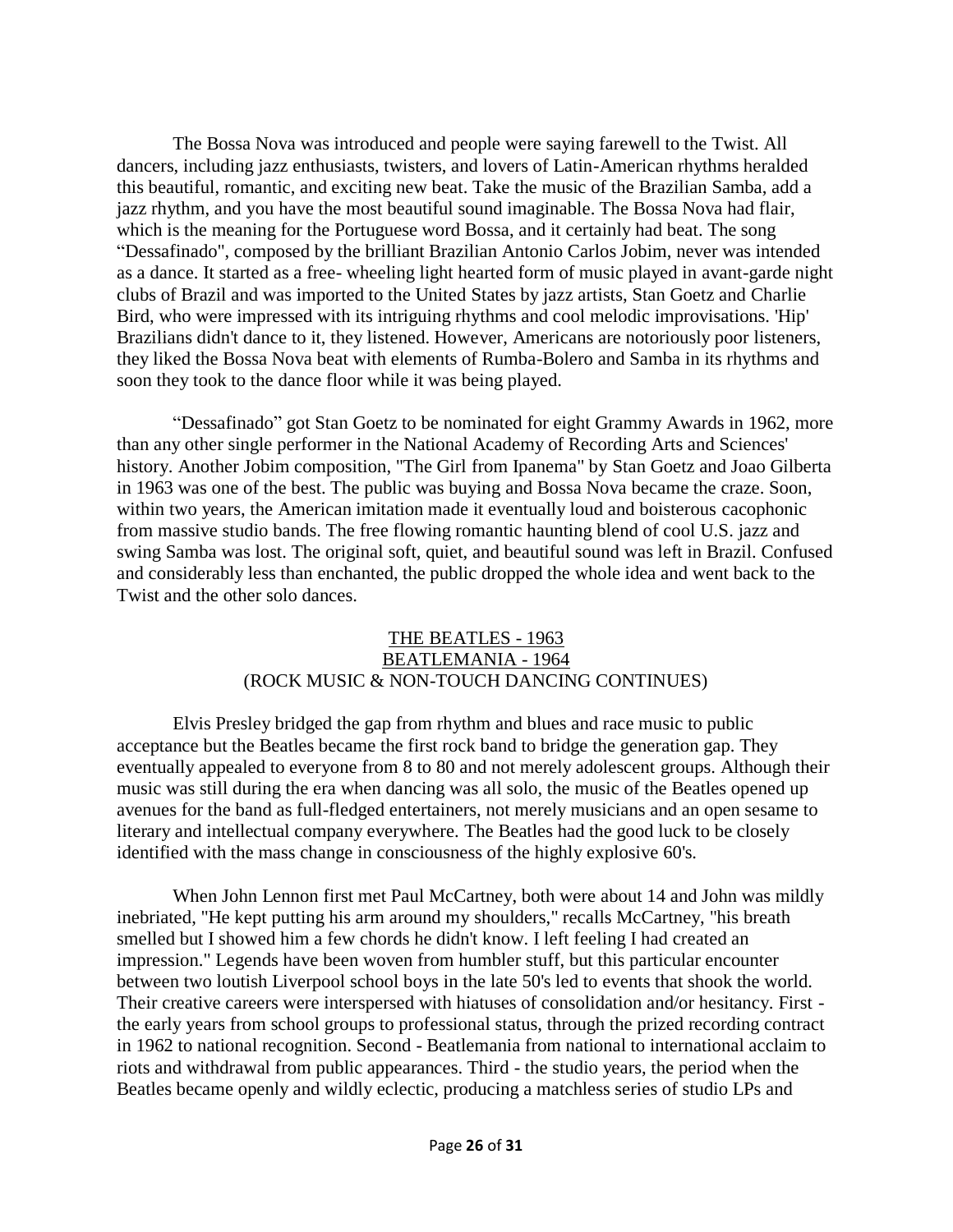finally the solo years, dating from the formal and informal breakup of the group including the great number of individual LPs produced since that time.

When the Beatle's fifth single was produced by Capitol Records they achieved international recognition. This superb and historic single proved the Beatles were themselves, masters of the difficult art of writing original, memorable, and commercial pop singles. The United States until this time was a sealed market for British rock acts, including the Beatle's earlier material. Thus history was made and Beatlemania began in earnest.

In February of 1964, the nervous Beatles landed at Kennedy airport in New York to a meticulously well planned mass welcome - first at the airport hysteria scenes, to the Ed Sullivan television show, and the Beatles playing at Carnegie Hall. The following month they frolicked about for the movie cameras on "A Hard Day's Night". This film did not portray the Beatles as singing actors in the stereo type dramatic situations of an Elvis Presley, but used documentary techniques linked by surreal episodes to illustrate the lifestyle the band was actually living. It was a commercial and critical success.

All during the Beatles years through the 60's, the dancers were still standing in one spot, solo, not touching and still 'hostile'. The drug culture was a serious problem, rock concerts or stadiums took the place of the ballrooms and dancing literally stopped. The Arthur Murray schools and all dance teachers had very lean times from the Presley mid-50's to the Beatles through the 60's.

## THE HUSTLE - 1970 (THE BEGINNING OF A RETURN TO TOUCH DANCING)

The revolutionary and hostile 60's had ended. The movie "American Graffiti" made people long for the innocent 50's sock hops. Rock still reigned supreme in most of the discos but couples were beginning to want to do things together and rock solo dancing didn't work anymore. Couples were relating to each other differently than in the 60's. Entertainment spots were heeding the call for cheek to cheek tunes coming from dancers as young as 14 or 15. Nostalgia was a reality for the 'tube' generations weaned on late show movies. Television dance programs such as the updated American Bandstand were beginning to feature teen-touch dancing.

The renewed interest in contact dancing brought about a renovation of the Lindy and Jitterbug versions, called the Hustle. A rather tame little dance in which the partners hold hands and pace stridently with almost no torsal movement through a succession of solo and dueted turns. This all began in New York in 1970 and required little floor space and danced to disco based rhythm and blues, characterized by a strong bass guitar using the electronic sound systems of a 'thump, thump' throughout.

Rock still reigned supreme in most of the discos but in 1977 when the movie "Saturday Night Fever" opened starring John Travolta, 'touch' dancing came into full swing even in the smallest communities. After seeing Travolta, men were no longer embarrassed about dancing and all ages took to the dance floor once again as couples. The disco atmosphere and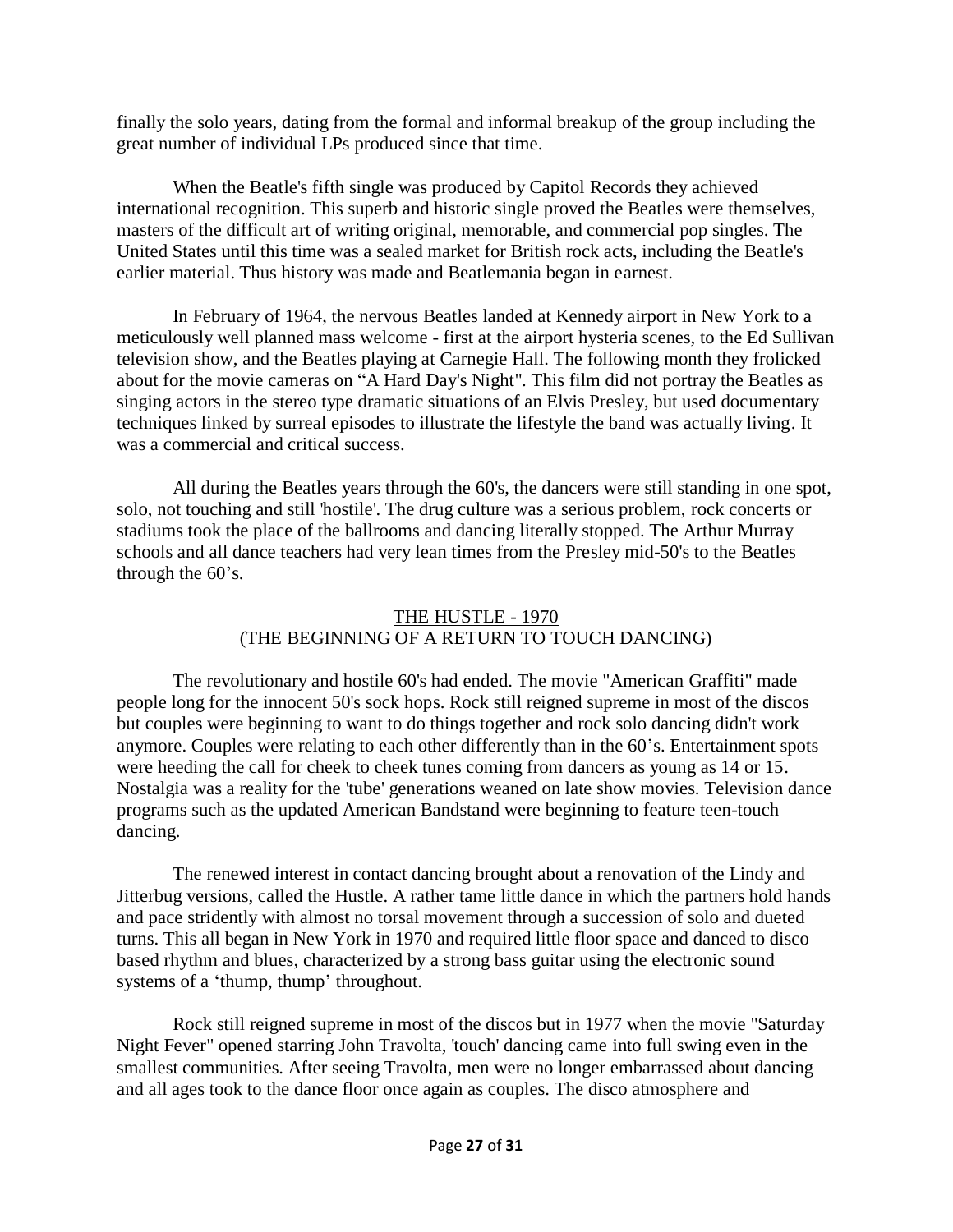architecture of the 70's ranged from rich to raunchy and achieved a certain social importance. The dance palaces of the 70's epitomized avant-garde sexual and racial ideas. The young dance maniacs had so assimilated the new forms of behavior that they were scarcely aware of them. The idea of couples was so casually treated that single women could enjoy themselves without the slightest stigma. It is not a secret that some of the best discos were started as gay establishments that began to open the doors to anyone who wanted to dance. The fact that some discos were gay or "mixed" was casually noted in the nightlife features of the major newspapers which took for granted freedoms that, until very recently, were the basis of scandal.

### THE SALSA - 1971 (THE NEW GENERATIONS MAMBO)

Latin rock guitarist Carlos Santana introduced Salsa to the national youth market and helped bring back touch dancing. The name of the sound is Salsa - Picante - Spanish for hot sauce. Somewhere in the New York area the term was coined when dancers looking for the fast syncopated rhythms of Latin music kept asking the musicians to give them a bit more Salsa. In the 50's it was the Mambo, and the big Salsa hits were the hits of the Mambo years with added instrumentation, better recording techniques and more modern arrangements. The Salsa is more of a singing dance with more emphasis on the melody whereas the Mambo of the 50's had more emphasis on the percussions. It is like the fountain of youth - it's been around a long time, it's nothing new. Whatever it was called it was spicy, you carried it inside and when you danced the Latin Salsa you were dancing together, your partner was not clear across the dance floor.

## COUNTRY & WESTERN - 1980 (A RETURN TO THE OLD 2-STEP, WALTZ, SWING & CLOGGING)

This was the year the "disc" in Disco slipped and like most fads it was short lived, but never in our wildest dreams did anyone think that "country" would take over the crown so completely. The country music craze took the country by storm to a point where city slickers in New York were wearing boots, cowboy hats, and greeting you by saying "hi y'all" ..... It was boots, buckles, and jeans for both sexes coast-to-coast, along with the foot stomping Clogging. John Travolta's movie "Urban Cowboy" helped to kill off disco and furthered the growing popularity of country music. Everybody was doing the old two-step, cowboy style, along with the country waltz and country swing. Couples were dancing together closely again and singly with the Clog.

"Country" is our only true musical sound that is completely American. Nothing is more pure true American than Country & Western music, described as 'hillbilly', ballads, weepers, heart songs, bluegrass, rockabilly, cowboy, breakdowns, folk songs, songs of the trail, sacred blues, gospel, mountain, old-time, Western swing, hoedowns all referred to as poor man's music.

It goes back to the first American settlers, and is basically folk music, and folk music is stories put to music. With no TV, radio, or newspapers around in those days to spread or record the news, many happenings were preserved in story-telling. Being that the fiddle was the main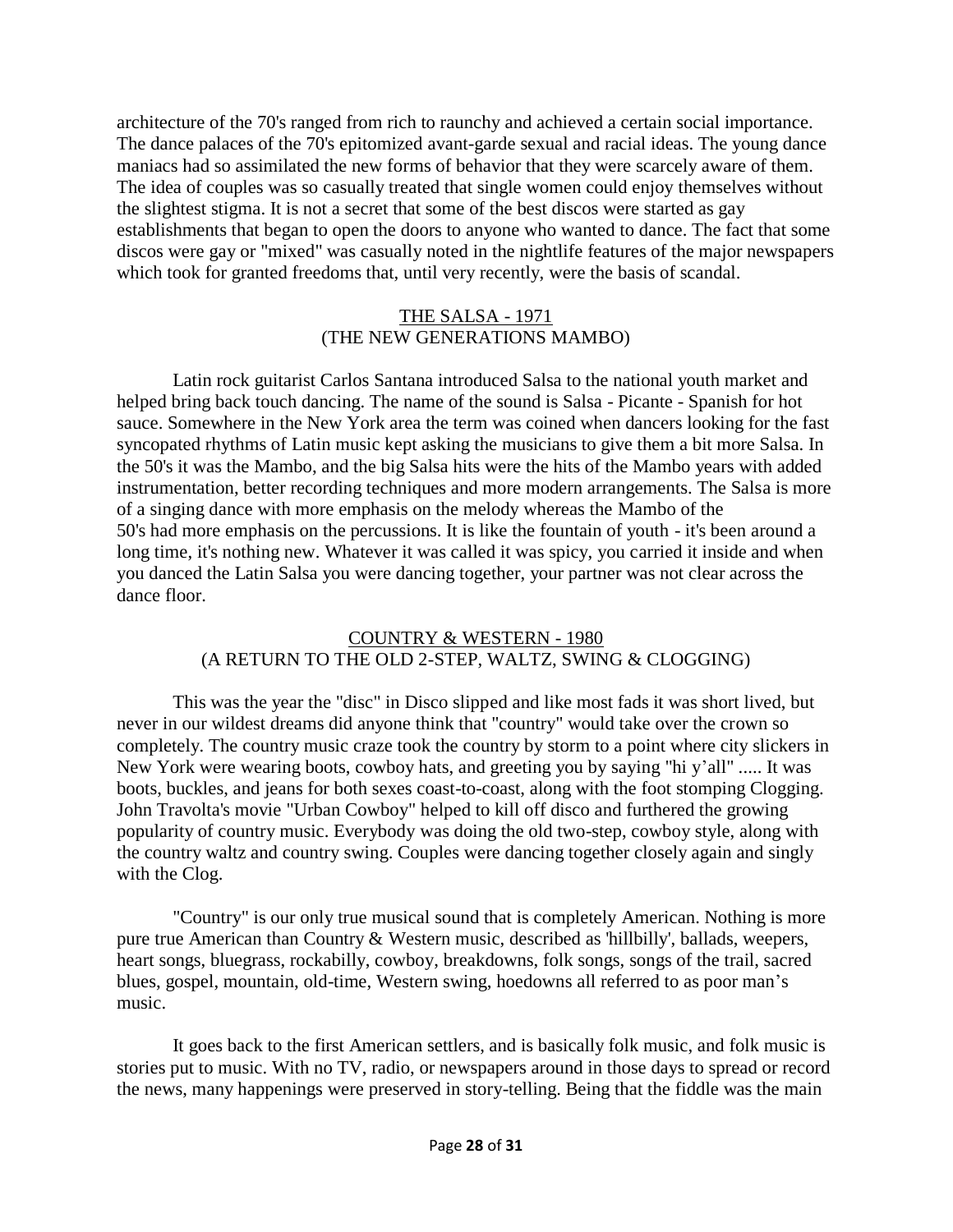musical instrument brought over from the old countries, it was the instrument used to put these stories to music. Other fiddlers, visiting or passing through parts of the colonies, would learn the stories and spread them in their travels; thus the first wireless line of news and communications that also worked in the southern and western frontiers. The tradition continued to the south and it was there that country music really took a foothold. It was the birthplace of the banjo and the songs of the traveling minstrel shows, the sentimentally composed songs influenced by the blues and other forms of the black man and other minorities, such as the Mexicans in the southwest.

It was all home grown music that was to ultimately feed the pipelines of the commercial country music. The rural south was fiddling away, singing about log-rollings, barn-raisings, bean-stringings. apple-cuttings, and quilting parties. Fiddle contests and conventions have been going on since the 1880's. The first musician to record was Fiddling Bob Haines, who recorded "Arkansas Traveler" on Edison cylinders in the early 1900's. It was the only music around at the time for the mountain pioneers and poor people. While the wealthy were listening to string parlor music, the poor from the Carolina hills to the mountains of Tennessee were doing things with the violin that would have made Strauss turn over in his grave. But then again, he wasn't American, and these poor folks were. They even took the aristocratic name of the violin and called it the fiddle and they fiddled and stomped and clogged and sang and danced and fiddled and fiddled all through the South's countryside. It was a sound that had been on the American scene since the Pilgrims landed on Plymouth Rock and was continuing in its steadfast way, and that was "Country". The likes of Johnny Cash, Dolly Parton, Crystal Gale, John Denver, Loretta Lynn, Kenny Rogers, and many others were continuing with the country sounds left off in the 40's and 50's by Snooky Lanson, the Everly Brothers, Porter Wagoner. Earl Scruggs, followed in the 60's by Tex Ritter, Billy Walker, Del Reeves, the Osborne Brothers, Mel Tillis, and many more.

"Country" like Jazz, never really leaves the American music scene. Both country and jazz fans, although few in number compared to the "pop" set, are loyal. Once a country or jazz fan, and no 'in' or 'fad' sound is going to sway them. If the rest of the world could have focused on the hills and mountains at the time and heard that crazy happy country music, they would have thought they were in another world, and they would have been right, they would have been in the world of poor, but happy Americans.

## CLOGGING

Just how Clogging got its start is impossible to say, mainly because there are so many variations and styles - the precision-line competition clogging, the fancy shuffling of free-stylers, and the high-kicking North Carolina version. Show the same step to 15 people and you'll get 15 slightly different interpretations. It's not the patterned squares of western or New England Contra dancing. It's not tap-dancing, although it sounds that way. The mild-mannered version is like shuffling cow dung off your boots, once a clogger gets wound up, it's more like stomping the stuff off. Every style, every level of sophistication, comes back to one dance - the old basic Buck & Wing. The stomping and shuffling steps of buck dancing were influenced by the Irish Jig, the Scottish Highland Fling, tribal dancing of the American Indian, the tap dance of the blacks, the Dutch wooden shoe dancing, and the Polka.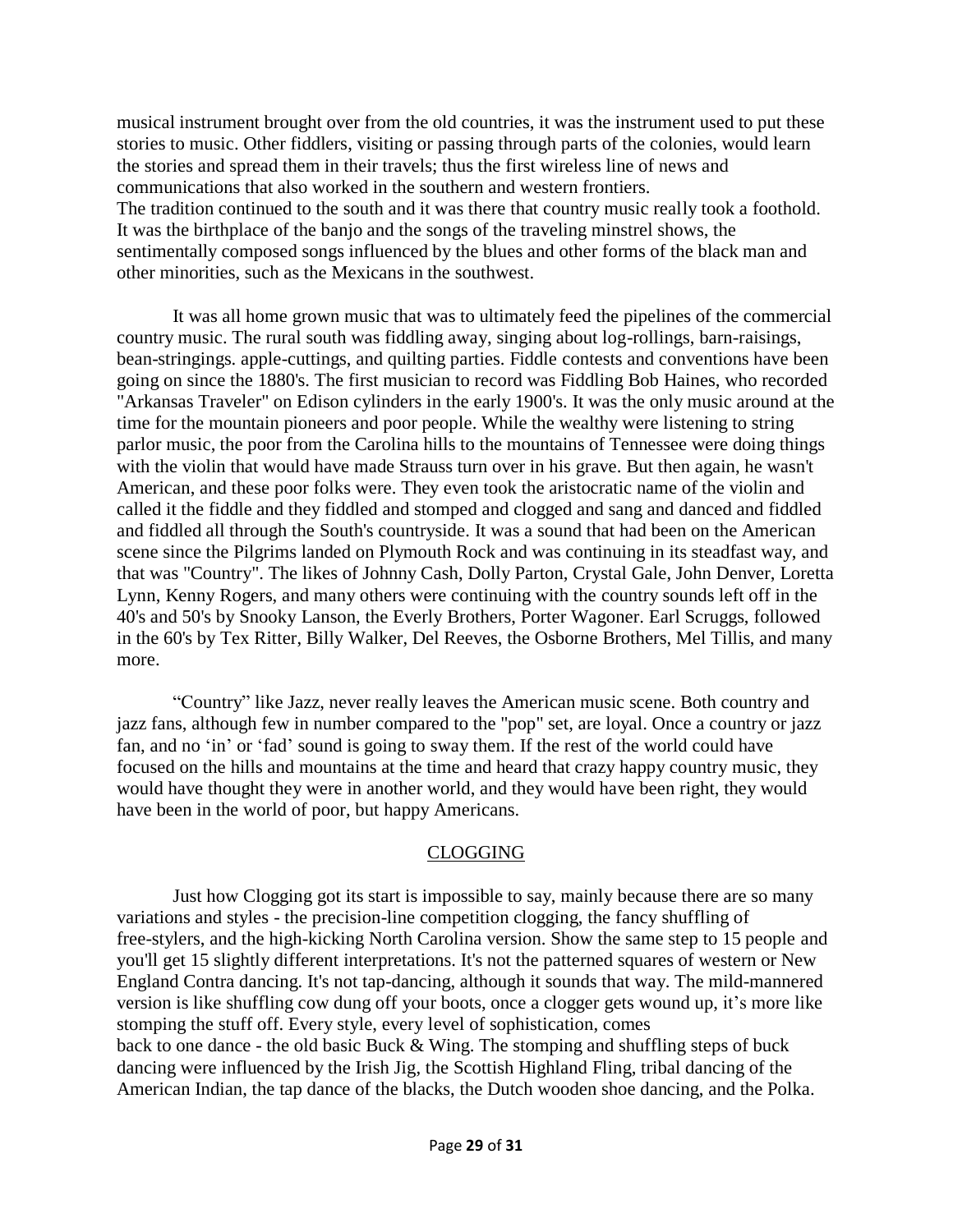The name, according to "A Time To Dance", a book on American country dancing, probably came from the Indians who may have had a ceremonial procedure danced by a brave costumed as a buck deer. Richard Nevell, the author, says he has seen Indians, French Canadians, Boston Irish step dancers, Appalachian cloggers, vaudevillians, and black entertainers such as James Brown, all doing essentially the same steps. To a real old time Clogger, buck dancing is southern mountain stepping - pure and simple.

In theory, the Buck & Wing, is probably the most simple kind of dancing, but at the same time, the most enigmatic. There are only a few steps to learn - a double-toe tap. a balance and shuffle, a kick - and after that, the choreography is left to the instinct and individual creation of the dancer. It takes a few months to get the basics - and many more months to get the feel. Good clogging must also have the right syncopated sound, modern dancers wear low-heeled shoes with staccato taps on the toes and heels to imitate the effect of wooden barn floors. Clogging is danced best to Bluegrass music which in its purest form includes no electrical instruments or drums - mainly a fiddle, a guitar, a mandolin, and a banjo. The music is fast and usually speeds up in tempo as the experienced clogger encourages the musicians to do so. The dancer's arms hang loosely to the sides with no movement from the waist up - emphasis being on the freedom of the leg swing and looseness of the ankles. It doesn't look like much fun from the waist up, but look down and it blurs your mind.

So, the dances we do today, new as they seem are not new after all. According to Arthur Murray's picture book "Down Memory Lane" our grandmothers' or great grandmothers' danced the Bunny Hug back before World war I (of course she wasn't grandmother then). She was young and pretty and raging to go, wearing a floor length skirt, a long tunic over-blouse, a hairdo resembling a bird's nest and sometimes puffed out turban with long feathers. She was about 17 years old when a young man (great grandfather) asked "May I have the next Bunny Hug"? She also danced the Maxixe, the Turkey Trot, and the Waltz; full of swoops and bends with great grandmother bent backward, almost to the floor and the young man bent forward in a graceful arc. And just to show you that teenage dances always alarmed the non-teenagers, great grandmother probably said "But mother said I shouldn't dare to try and do the Grizzly Bear". When the whole world began to hum and whistle "Everybody's Doin' It." Doin' what? The only answer was the Turkey Trot. People took sides about Rock & Roll, but you should have seen what the news service said about the Turkey Trot, Bunny Hug, and the Parisienne dance sensation, the Maxixe. All over the country indignant editorial writers charged that those awful dances were demoralizing the youth of the nation, young people were going astray and the reason was, "Ragtime".

**###**